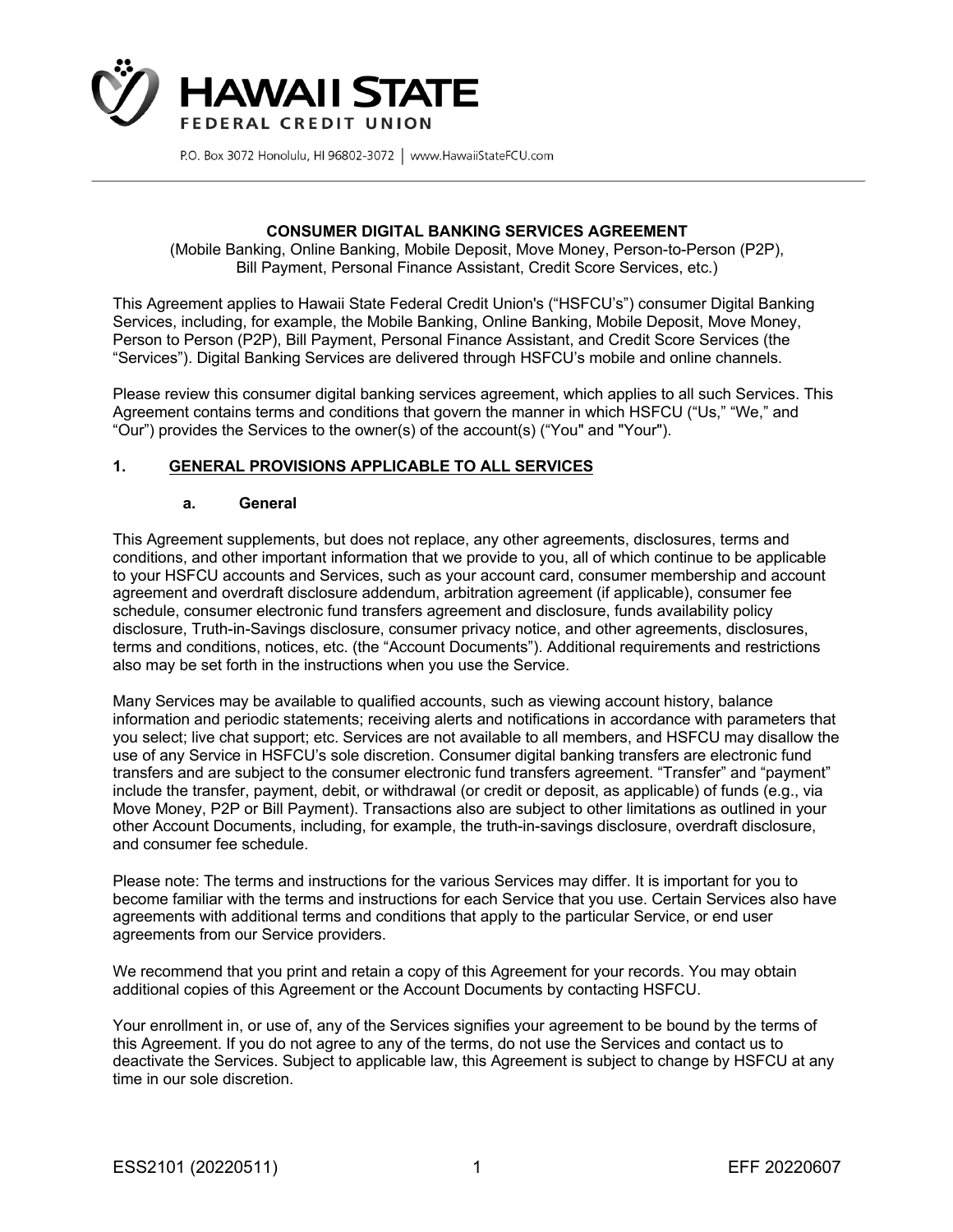#### **b. Contact Information**

If you have any questions or for current information about your accounts, please call our Member Service Call Center on Oahu at (808) 587-2700 or US Toll-Free at (888) 586-1056 (or if you cannot access a toll-free number, call us collect at (808) 587-2700) during HSFCU hours); go to your nearest HSFCU branch; or write to us at: Hawaii State Federal Credit Union, P.O. Box 3072, Honolulu, HI 96802-3072.

#### **c. Authority**

You warrant and represent that you have full authority to enroll the accounts and use the Services, that you are thirteen years of age or older if you use any Digital Banking Service, and eighteen years of age or older if you use the Move Money Service for External Transfers or the Bill Payment Service.

You authorize us to debit your accounts for any transactions processed through the Services, and for any fees and charges incurred. You authorize us to initiate any reversing entry or reversing file, and to debit your accounts at HSFCU or elsewhere, in order to correct any erroneous transaction or if a debit to your account is returned for any reason. You agree to cooperate with any action to reverse a transaction that was made in error and to offset any benefit you receive against any loss we suffer.

It is your responsibility to ensure the accuracy of any information that you provide and any information provided to us through the Service (including information from third parties), and to inform us immediately if the information is no longer accurate. We may not process any transaction if the required transaction information is incomplete.

You agree that if an instruction describes the payee inconsistently by name and account number (or other alpha or numeric information, such as a phone number or email address or Password Identification Number (PIN)), execution of the instruction may occur on the basis of the account number (or other alpha or numeric information) only, even if it identifies a person different from the named payee, and that we have no duty to verify the name of the account owner.

You further warrant and represent that you are an owner or duly authorized user of the account from which you instruct us to transfer funds (the "Originating Account"), and of any account about which information is obtained through the Service ("Third Party Account"). You also warrant and represent that (i) you have the right, power and authority to use the Service to transfer funds from the Originating Account, and to use the Service to obtain information about the Third Party Account (including User Data such as your account information, account access information and registration information), and to authorize HSFCU and our Service Providers to effect such transfer and obtain such information, without needing any further consent from any other Owner of the Originating Account or Third Party Account; (ii) you do not need any further consent from any Owner of the account into which the funds will be transferred (the "Receiving Account") to make the transaction; (iii) you have full power and authority to authorize us and our Service providers to act on your instructions regarding such Accounts, and to use (and provide to us) any usernames, passwords, PINs, personally identifiable information or other Content that you have provided, without liability to any of the owners or anyone else; (iv) the Originating Account, Receiving Account, and Third Party Account are located in the United States; (v) there are no legal or regulatory limitations that would limit or restrict our or our Service providers' ability to request and receive information (including User Data) from the third party (nor limit or restrict the third party from providing such information); and (vi) all of the information that you have provided to us is accurate and complete (and you will update the information as needed). You authorize us and our Service Providers to act as your agent, including debiting the Originating Account and remitting funds to the Receiving Account; obtaining information about the Third Party Account (including User Data); and take other action as we or our Service providers deem consistent with the instructions you provide with respect to the Services.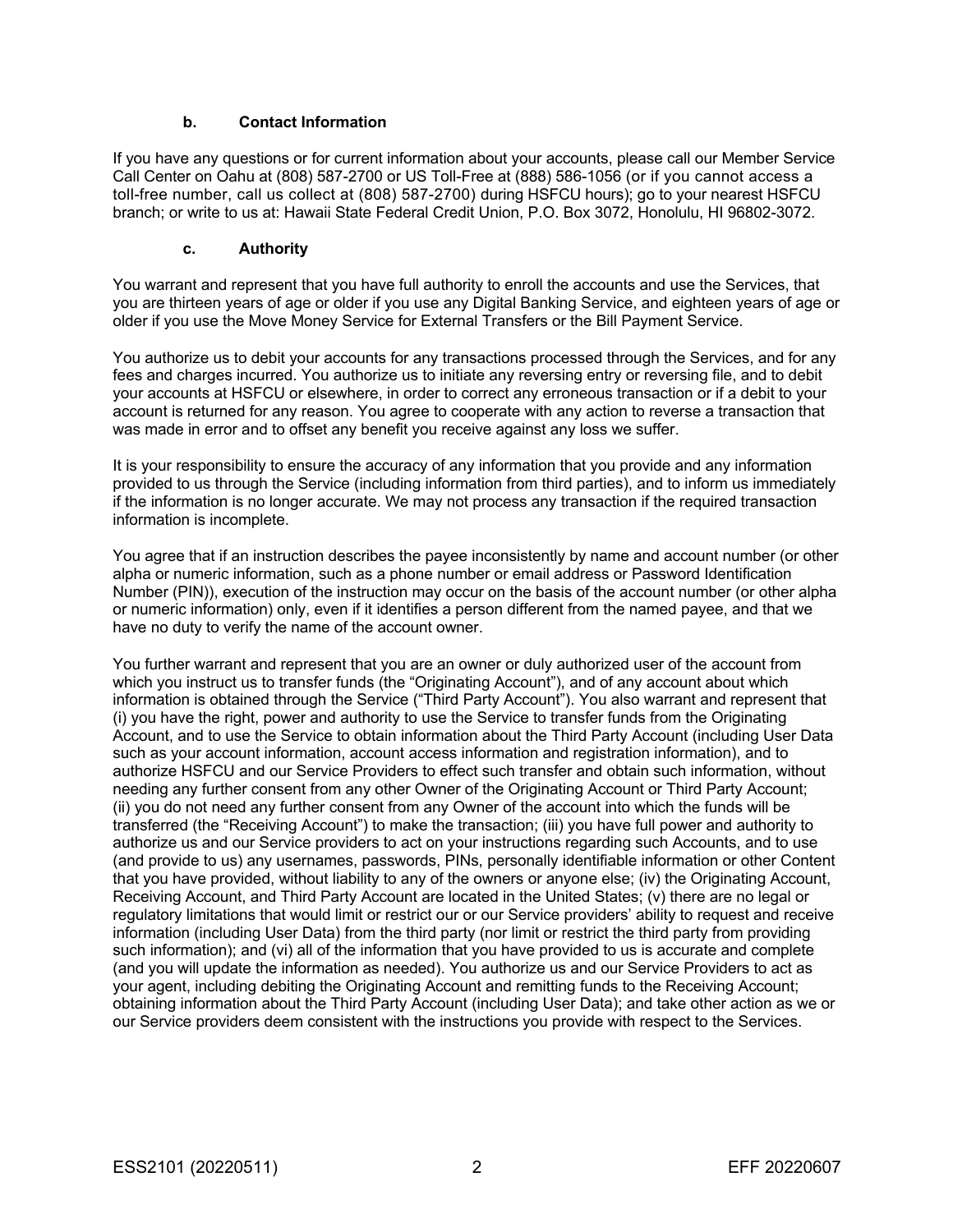### **d. Hardware and Software Requirements**

Please refer to https://hsfcu.download/DB-Syst-Req for hardware and software requirements for access to the Services and for retention of electronic records. The Services available to you may depend on the hardware and software that you use.

You must provide, at your own expense, all necessary computer equipment and software, and internet access (Wi-Fi) or cellular connectivity (cell data) required to use the Services. Data rates may apply. You are responsible for obtaining and maintaining an internet service as well as the device, operating system, and software necessary to ensure proper access to the Services.

If there is a change in the hardware and software requirements associated with a Service, we will notify you and provide an explanation of the updated hardware and software requirements. It is your responsibility to assure your personal computer, mobile device, and related equipment are compatible with and capable of operating in a manner that allows you to utilize the Services. If you cannot meet the requirements for any reason, you have the right to withdraw your consent at that time at no cost to you. Withdrawing your consent will terminate your participation in the Service.

You agree that HSFCU is not responsible for any loss, damage or claim caused by any Internet Service Provider (ISP), software, computer equipment, computer communication equipment, device, or cellular or internet connectivity.

### **e. Logging On and Logging Off**

It is important that you close all other windows and applications before accessing the Services, and that you not open other windows or apps while you are logged on to the Services. It also is important that you end each session by properly logging off of the Services and closing the window and app for the Services before going to other websites or opening other apps. Having other windows or apps open while you are logged on to the Services, or failing to log off of the Services and closing the window or app properly, may increase the risk of unauthorized access to your accounts.

#### **f. Passwords, Usernames and Access Codes**

In order to access the Services, you will need to access your account using your Username, password and, in some cases, access code. You may change your password within Mobile Banking or Online Banking by clicking on the Person icon and selecting "Security." We recommend that you change your password regularly. For security purposes, it is recommended that you memorize your password and do not write it down. You are responsible for keeping your Username, password, access code, account numbers, and other account data confidential. This is extremely important to prevent unauthorized access to or use of your account. You agree that you will be responsible for all transactions made from your account by anyone to whom you give your password or anyone that you authorize to use your account, whether such use is pursuant to or beyond your instructions.

We may monitor your password and require you to change it. If you use a password that HSFCU considers insecure or inappropriate, HSFCU may terminate your access to the Services. You are prohibited from using any Services or facilities to compromise security or tamper with system resources or accounts. The use or distribution of tools designed to compromise security (e.g., password guessing programs, cracking tools or network probing tools) is prohibited.

We reserve the right to change our security procedures at any time to protect the integrity of the system. You agree that your use of any Service after HSFCU provides notice of such changes constitutes your acceptance of the new security procedures. You acknowledge that the purpose of security procedures is to authenticate the identity of the person initiating the action, not to detect errors in any transmission or content. HSFCU is not agreeing to any security procedures or other procedure for the detection of errors.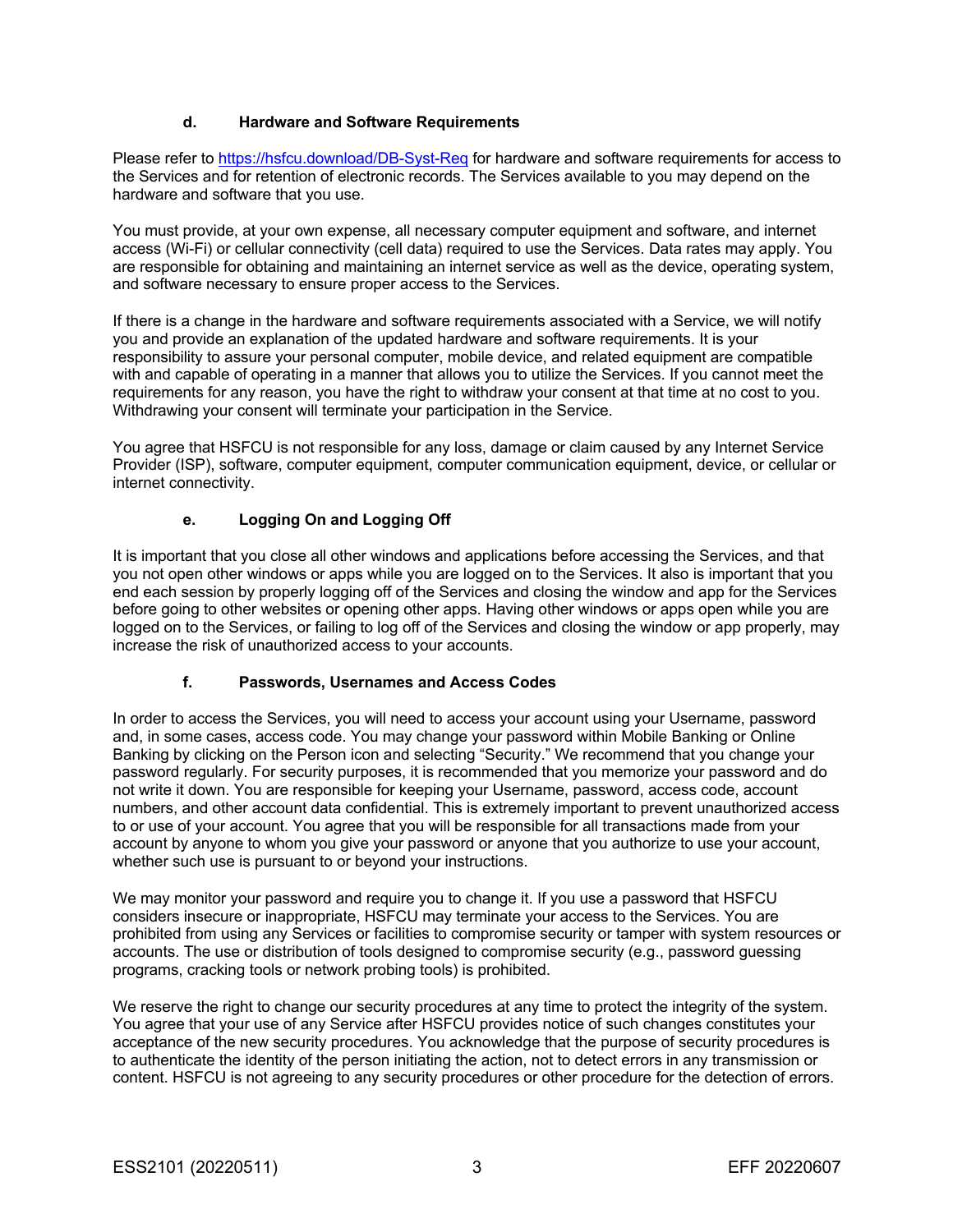You represent that you consider the security procedures to be commercially reasonable with respect to the size, type, and frequency of the Services and transactions you anticipate performing.

We may revise, delay or suspend any or all Services referenced in this Agreement for general maintenance, security or other reasons. We may deny access to a Service if an incorrect password is entered multiple times. If access is denied, please contact us. HSFCU may suspend or terminate your access to the Services at any time in our sole discretion without prior notice.

### **g. Security**

You agree to take every precaution to ensure the safety, security and integrity of your accounts and transactions when using the Services. You agree not to leave your computer, laptop, iPad®, Mobile Device, etc. ("computer or devices") unattended while logged into any Service and to log off immediately at the completion of each access. You agree not to provide any of your access information to any unauthorized persons. If you permit other persons to use your computer or devices, login information or other means to access a Service, you will be held responsible for any transactions they authorize and we will not be liable for any damages to you except as otherwise required by law.

Safeguard your computer and devices. If you lose your computer or device, please telephone us immediately. Do not allow others to access your computer or device, or leave it unattended or unlocked when not in use. Frequently delete text (SMS) messages from HSFCU, especially before loaning, discarding or selling your device. If you install third-party apps on your device, your device could be compromised by malicious code that is designed to access files or passwords. Before downloading or installing a banking app or shortcut on your device, verify that it is the authorized and genuine app from HSFCU. Do not click on any active links in any suspicious emails. Please telephone us immediately as you may be the victim of identity theft.

### **h. Transferred Funds**

Funds transferred into your account via Digital Banking may not be available for immediate use. Contact HSFCU for more information.

#### **i. Limitations on Dollar Amount and Number of Transfers and Withdrawals**

There is a maximum dollar amount of transactions and a daily limit for each type of Service (e.g., Mobile Deposit, Move Money, P2P, Bill Payment). If you exceed the limit, your transaction will be rejected. The limits may vary for safety and security reasons.

In addition, for Regular Share and Investment Share Accounts, you may make no more than six (6) transfers and withdrawals from your account to another account of yours or to a third party in any month by means of a preauthorized, automatic or internet transfer, by telephonic order or instruction, or by check, draft, debit card or similar order. Transactions that exceed the transfer limitations may not be processed. If you exceed these limitations, your account may be subject to a fee or be closed. (This restriction does not apply to checking (share draft) accounts.)

Digital Banking Services for Individual Retirement Accounts and fiduciary accounts is restricted. Please contact HSFCU if you have questions.

## **j. Eligible Payees; Prohibited Payments**

Digital transactions may only be made in US dollars, and only to payees located within the United States. You agree not to use the Service to make payments to persons outside of the United States; to make tax payments or other payments to government entities; to make any court-ordered payments; to transfer money to any person or organization listed in the Office of Foreign Asset Control's Specially Designated Nationals list; or to make any unlawful or restricted payments ("Prohibited Payments"). Attempting to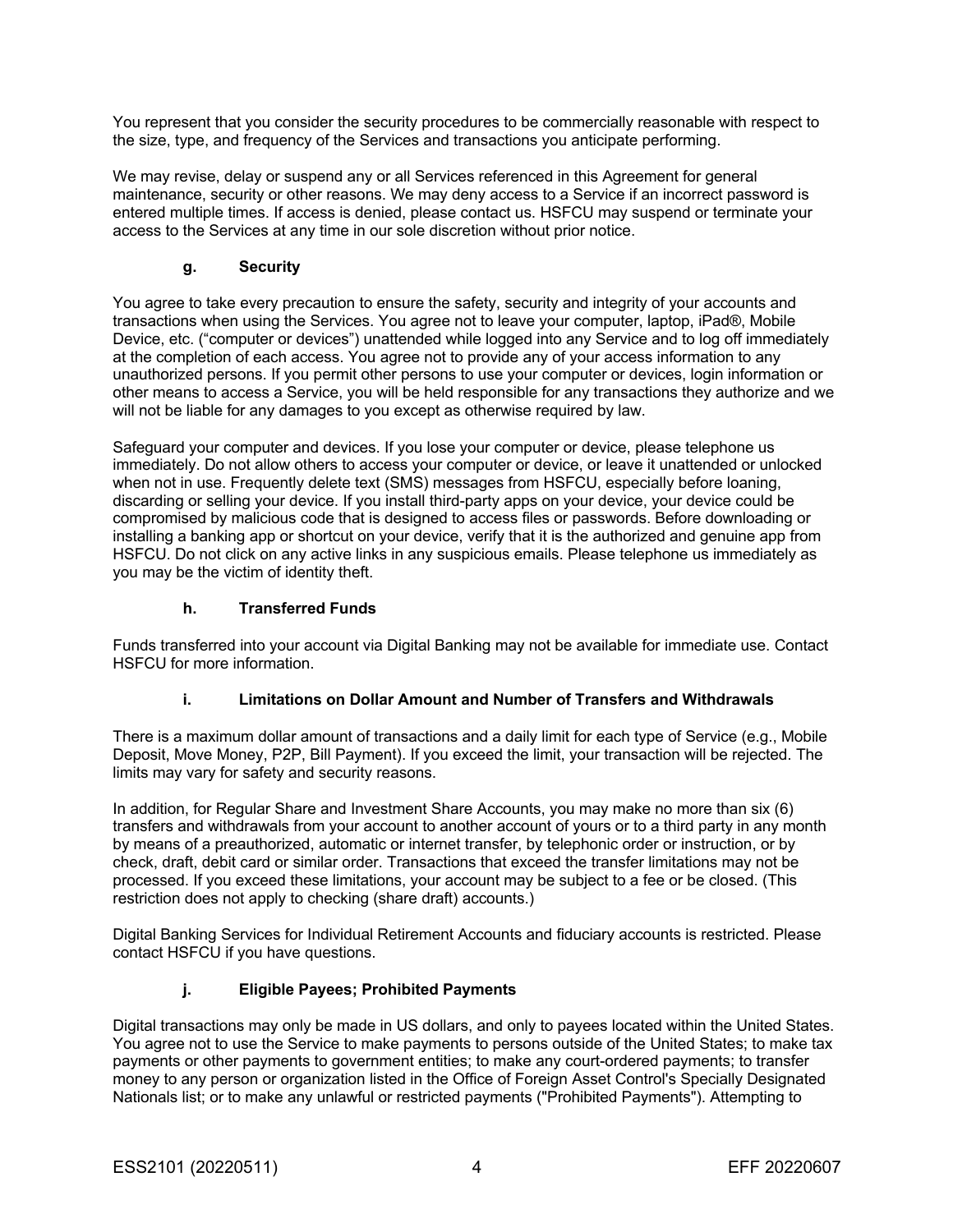process any Prohibited Payment through the Service is done entirely at your own risk and may be rejected by HSFCU or our Service provider. Time frames and guarantees do not apply to Prohibited Payments. You agree to indemnify and hold us and our Service providers harmless from any liability, claims or damages resulting from your scheduling of any Prohibited Payment through any Service, and any payments that are rejected or processed in whole or in part by the Service. We have no obligation to research or resolve any claim in connection with any Prohibited Payment. All research and resolution for any misapplied, misposted, misdirected, partial or rejected Prohibited Payment will be solely your responsibility.

### **k. Cancellation of Instruction; Stop Payment**

You may cancel a Digital Banking Service Instruction at any time before processing of the transaction begins. You cannot cancel or stop payment on any electronically processed transaction after processing of the transaction has started (such as Move Money, P2P and certain Bill Payment transactions).

If you desire to attempt to stop an electronic transaction after its processing has started, you may contact Member Service Call Center for assistance. We do not guarantee such recovery and will have no responsibility or liability for failing to cancel or stop payment of the transaction if you have not contacted us in sufficient time. You agree to indemnify, defend and hold us harmless for any and all liability incurred in response to your request to cancel or stop payment after electronic processing of the transaction has started. You may be charged a stop payment fee and, if applicable, a research fee pursuant to our current Fee Schedule for each transaction that you request to be stopped, even if we are not successful in stopping payment.

Certain Digital Banking Services may involve issuing a paper check to the payee. (The Bill Payment Service will indicate if the payment is made electronically or by paper check.) Stop payment requests may be placed on paper checks prior to negotiation by the payee. You will be charged a stop payment fee and, if applicable, a research fee pursuant to our current Fee Schedule for each check payment that you request to be stopped. In order to request a stop payment on a check payment for a Digital Banking Service, please telephone us or go to your nearest HSFCU branch.

## **l. In the Event a Transaction Is Returned or Overdraws Your HSFCU Account**

In using the Digital Banking Service to transfer funds, you are requesting the system to make payments for you from your Originating Account. If we are unable to complete the transaction for any reason associated with your Originating Account (for example, there are insufficient available funds in the Originating Account to cover the transaction), the transaction may not be completed.

You will be assessed an Overdraft Item or Returned Item fee each time we attempt to debit your account for a Digital Banking Service for which you do not have sufficient available funds. You agree that we may assess the Overdraft Item or Returned Item fee when you do not have sufficient available funds in the account, whether we pay the item or we return the item unpaid.

By enrolling in or using the Digital Banking Service, you agree that HSFCU has the right to collect funds from all of your savings and checking accounts as well as the available balance on your line of credit account(s) to recover funds for all payments that have been requested to be paid by you or your authorized user(s); this includes accounts on which you are the primary member-owner, as well as accounts on which you are the joint owner, but does not include home equity lines of credit or other accounts for consumer purchases secured by the borrower's principal dwelling.

You understand and agree that, in all cases when your Originating Account lacks sufficient available funds to process a transaction, you are responsible for either making alternate arrangements for the payment, or rescheduling the payment through the Service (if the Service is restored for your use).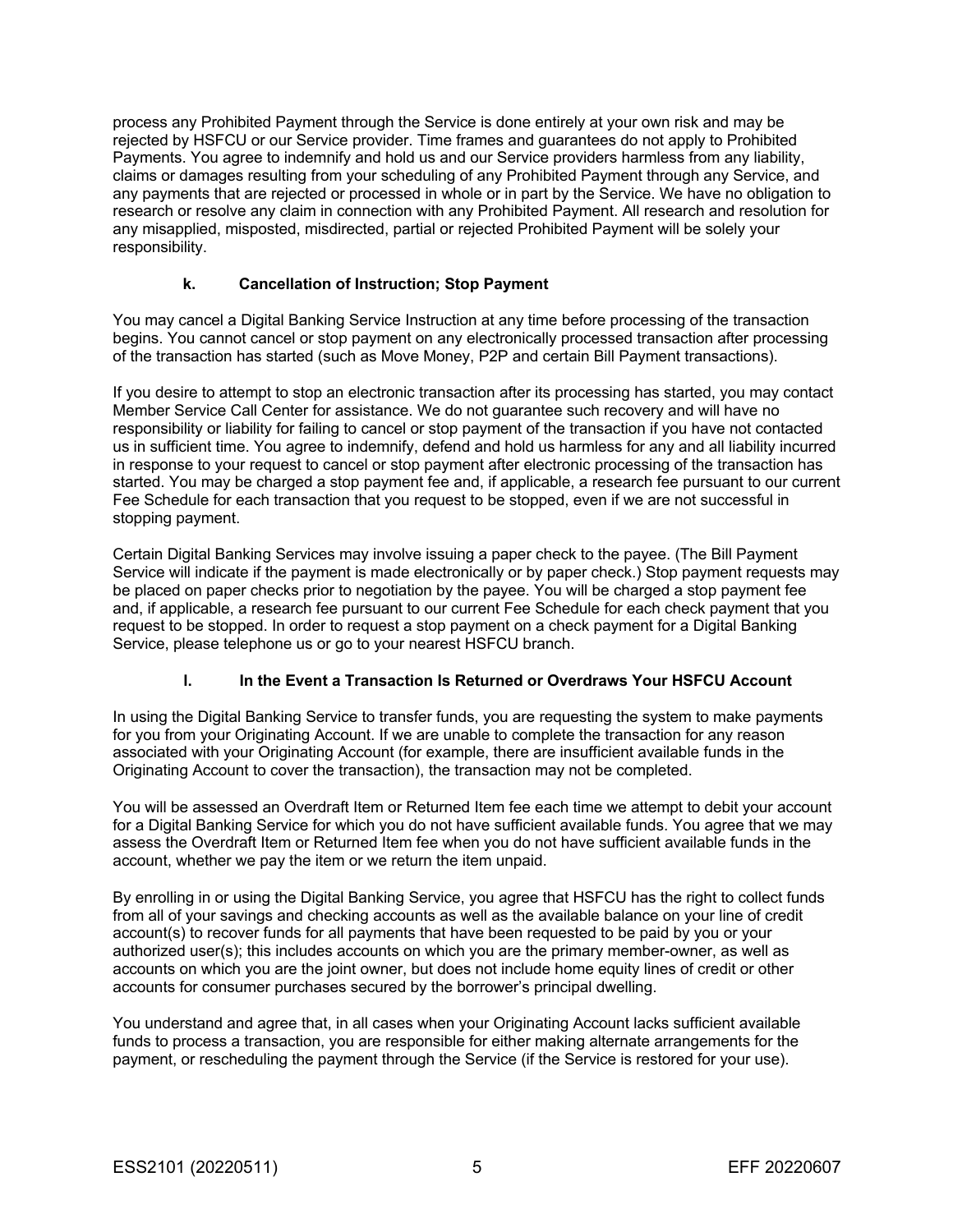If we restrict or terminate any of your Digital Banking Services, scheduled or recurring payments during the period during which the Service is restricted or terminated will not be processed, even if we subsequently restore your Service. You will need to make alternative arrangements for these transactions or reschedule them. (If the Service is temporarily unavailable for servicing, transactions will be processed when the Service is restored.)

After you make full payment to HSFCU, you may contact us directly to request that we restore your Service. However, we reserve the right to determine which accounts qualify for Digital Banking Services.

#### **m. Incomplete, Failed, or Refused Transactions**

In using the Service, you understand transactions may be returned or fail for various reasons such as, but not limited to, providing an invalid account number, or rejection or non-responsiveness from the payee. We may, to the extent permitted by law, attempt to return any unclaimed, refused, refunded, prohibited, failed, or denied transaction, or take other action to return the funds to the Originating Account. In certain cases, we may require you to contact us or the financial institution for your External Account or other third party to initiate a request to receive such funds.

We reserve the right to refuse to process any transaction, subject to applicable law. For example, transactions may be denied, delayed or blocked because of insufficient available funds, governmental requirements, safety, security or other reasons. If we deny, delay or block a digital transaction that you have initiated, we will attempt to send you an Alert in accordance with your user preferences (i.e., email, text (SMS), push notification) if you have opted in to receive such Alerts (see the section on "Alerts").

#### **n. Duty to Review Transactions; Unintended Recipients**

*You agree to regularly review your account transaction history to confirm whether or not a transaction has been processed properly, and to contact us immediately in the event of any discrepancy. For example, in Move Money, review "Transfer History"; in P2P, review "History"; in Bill Payment, review "Payment History"; and in the Dashboard, review "Recent Transactions."*

*Please refer to the "Dispute Contact Information" document for the proper phone number and address to use to contact us.*

If you initiate a Transfer to a recipient that you did not intend, you are responsible to contact the recipient to have the funds returned. Neither HSFCU nor our Service provider is responsible for requests which were made in error by you or anyone you authorized to make transactions on your behalf. In the event of an error made by us or our Service provider, you agree to cooperate with any loss recovery efforts and to subrogate your rights to the extent of any liability.

#### **o. Unauthorized Access of Your Account**

If you believe that someone has accessed your account (including registration information such as your passwords, usernames, screen names and other access information) or any Service without your authorization, please telephone us immediately.

#### **p. Users**

Certain Services may allow you to designate additional users ("User"). You warrant and represent that all Users meet the age requirements to use the Service, and that all information that you enter regarding any User is accurate. You agree that we may accept transactions solely on the basis of the User's user name, password, and multifactor authentication (using an email address or phone number), and that we have no duty to confirm that other information of the User (such as the user's name or address) matches the information you entered.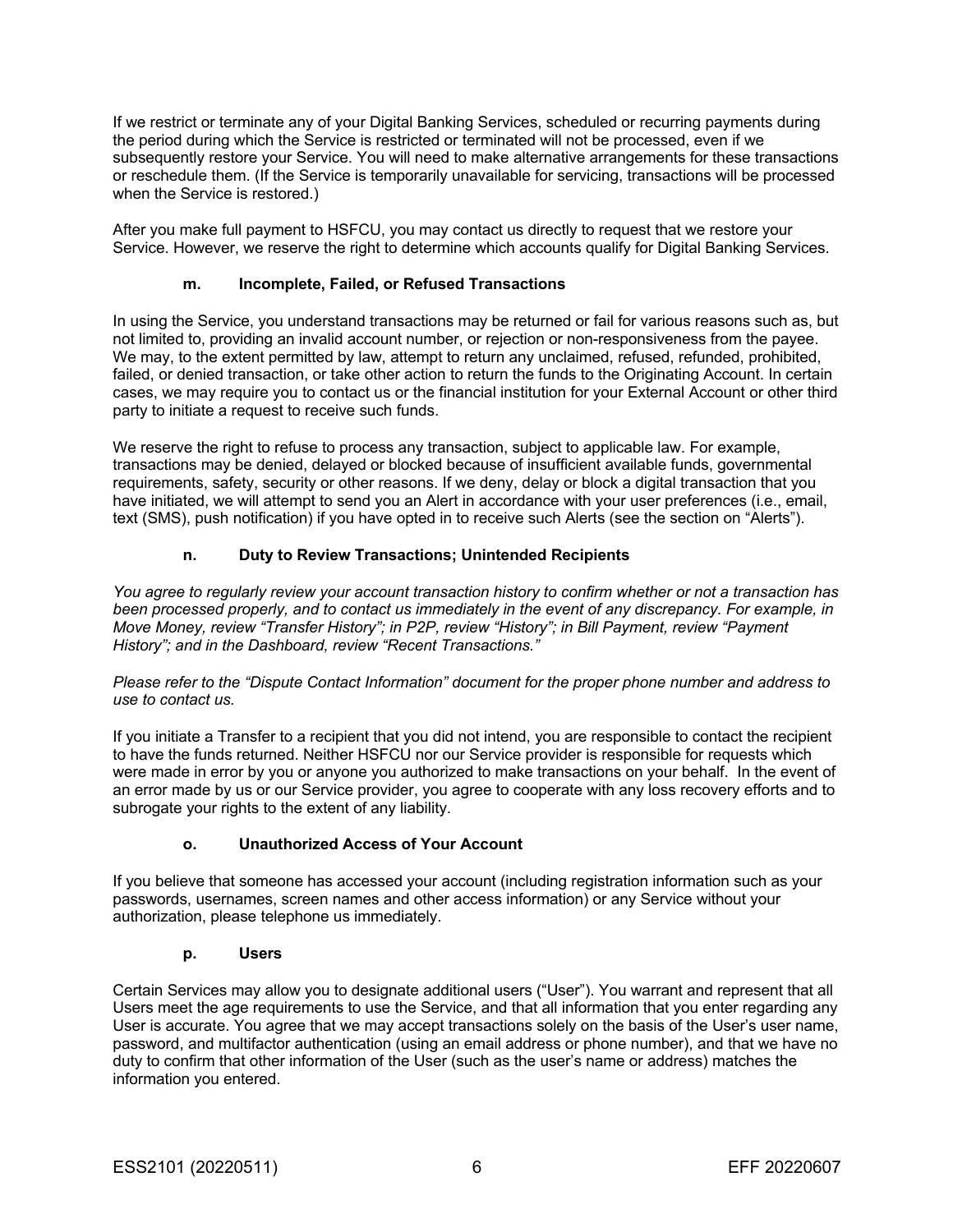### **q. Error Resolution**

Please refer to the consumer electronic fund transfers agreement and disclosure, including the sections on billing errors and member liability, and the dispute contact information disclosure, for more information.

#### **r. Restrictions on Use**

For your protection and the protection of our Services, you agree not to share your registration information, passwords, usernames, access codes, screen names or other access information, with anyone else. You are responsible for all acts or omissions that occur through the use of such information subject to applicable law. You agree that your use of any Service will comply with all applicable law, and that you will not use any Service or electronic communication feature for any conduct or purpose that is unlawful, fraudulent, tortuous, abusive, intrusive, harassing, libelous, defamatory, embarrassing, obscene, threatening or hateful, or in any way that will create any liability for us or our Service providers. You agree to comply with all instructions for use, any additional agreement applicable to the Service, any end user agreement of our Service provider, and the Account Documents. You agree that you will not collect or store personal data about other users. You agree that you will not impersonate anyone or use any false identity. You agree that you will not transmit any material that contains a virus or any other computer code, file, program or anything else that might interfere with the functionality of any computer software, hardware, telecommunications equipment or anything else. With the exception of using web browser software, you agree that you will not access or log on to HSFCU's computer systems, website or software, or obtain, download, transfer or transmit any content to or from our computer systems, website or software.

### **s. Communications**

You may send us general email messages by contacting us at memberservices@hsfcu.com. Do not include any personal or confidential information in any email that you send to us, whether through our website or through a different email provider. Email is NOT SECURE. Never email your account number, PIN, password, username, other access code, or social security number, or other sensitive information.

If you have an important message for us that is time-sensitive (for example, if you want to report a lost or stolen ATM card or credit card, if you want to stop payment on a check, or if you have other information which requires prompt action), do not rely on email, as we may not check our email messages regularly. Instead, please telephone us immediately. We also may require that you send us your comments in writing.

In any event, whenever you email us, if you do not receive a response from us (not counting a receipt automatically generated by the computer) within one business day, please contact us to confirm that we received your email and are addressing your concern.

You agree that we may contact you by text (SMS) regarding Services that you access via Mobile Banking, or by email regarding Services that you access by Online Banking. Internet access (Wi-Fi), cellular connectivity (cell data), messaging and data rates may apply. It is important that you inform HSFCU if your text or email address changes. We may send you important information by text or email.

*Please note, however, that we will never contact you by email, text, telephone, mail or other type of correspondence and request your PIN, password, username, or other access code. If you are contacted by anyone asking for your PIN, password, username or other access code, you should refuse and contact us immediately. You may be the target of identity theft.*

## **t. Alerts**

Your registration in HSFCU Digital Banking includes your agreement to receive transaction alerts and notifications ("Alerts") containing information about your HSFCU accounts.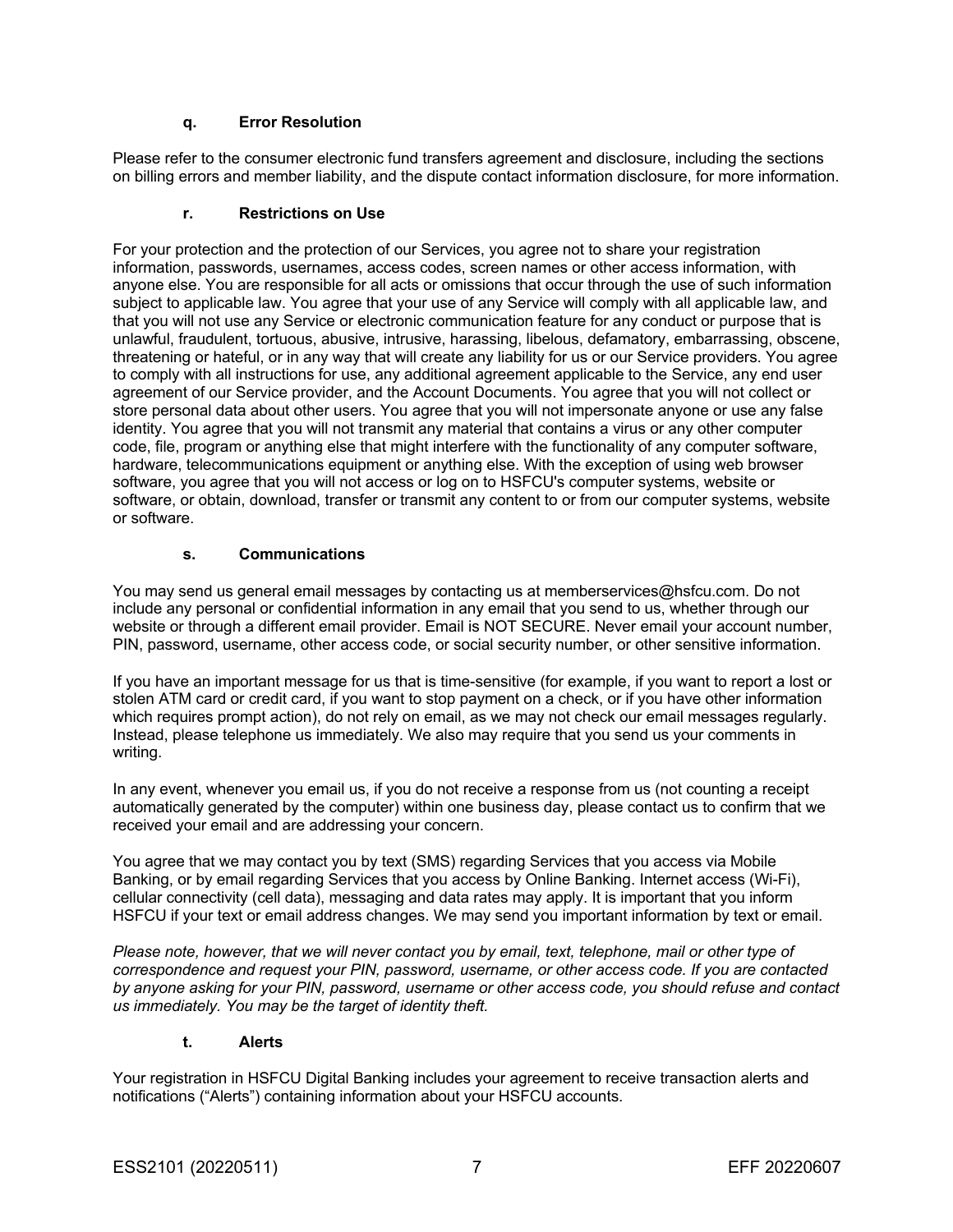Alerts are available within the following categories:

- **Security Alerts** notify you of detected security events and suspicious activity.
- **Subscription Alerts** notify you of certain account, credit card, Move Money, P2P, Bill Payment activity, as well as certain changes that you have made to your account services.
- **Mobile Alerts** notify you of certain communications from HSFCU.

Alerts are delivered via email, text (SMS), or push notification, depending on the type of Alert and your preferences. Security Alerts cannot be disabled. You may opt out of Subscription Alerts and Mobile Alerts. You may select the type of optional Alerts you receive, which will determine the frequency of Alerts. Standard text messaging charges may apply. We may add or terminate Alerts from time to time, with or without notice.

To receive Alerts, you agree to provide us a valid mobile phone number or email address. If your email address or your mobile device's number changes, you are responsible for informing us of that change or updating them in Digital Banking. To stop Alerts via text message, either reply STOP or visit Alerts in the More menu in Digital Banking and deselect text message for delivery or change it to email. To restore text, return to Alerts in the More menu to select text message as your delivery method.

### **u. Intellectual Property Rights**

All logos related to HSFCU or our Service providers are either trademarks or service marks of HSFCU or our Service providers or their licensors. In addition, all page headers, custom graphics, button icons, and scripts are service marks, trademarks, and trade dress of HSFCU or our Service providers. You may not copy, imitate or use the above without HSFCU or our Service provider's prior written consent. All rights, title and interest in and to HSFCU or our Service provider's website, any content thereon, the services, the technology related to the Service, and any and all technology and any content created or derived from any of the foregoing, is the exclusive property of HSFCU, our Service providers, and our or our Service providers' licensors.

#### **v. DISCLAIMER OF WARRANTIES**

YOUR USE OF THE WEBSITE AND SERVICES IS AT YOUR OWN RISK. THE CONTENT IS PROVIDED "AS IS" AND "AS AVAILABLE," WITHOUT WARRANTIES OF ANY KIND, EITHER EXPRESSED OR IMPLIED. HSFCU DISCLAIMS ALL WARRANTIES, INCLUDING ANY IMPLIED WARRANTIES OF MERCHANTABILITY, FITNESS FOR A PARTICULAR PURPOSE, TITLE, OR NON-INFRINGEMENT. HSFCU MAKES NO WARRANTY THAT (i) THE FUNCTIONS, CONTENT OR INFORMATION CONTAINED IN THE WEBSITE OR ANY SERVICE WILL MEET YOUR REQUIREMENTS, OR BE UNINTERRUPTED, TIMELY, SECURE OR ERROR-FREE; (ii) DEFECTS WILL BE CORRECTED; (iii) THE WEBSITE, THE SERVER THAT MAKES IT AVAILABLE, THE SERVICE, THE SERVICE, OR CONTENT ARE FREE OF VIRUSES, MALWARE, ERRORS, OR OTHER HARMFUL COMPONENTS; (iv) THAT ANY INFORMATION PROVIDED TO US IS ACCURATE OR CURRENT; OR (v) THAT THE SERVICE WILL OPERATE IN A COMBINATION WITH ANY HARDWARE, SOFTWARE, SYSTEM, DATA, PRODUCT, OR SERVICE.

HSFCU DOES NOT WARRANT OR MAKE ANY REPRESENTATION REGARDING USE, OR THE RESULT OF USE, OF THE CONTENT OR INFORMATION, IN TERMS OF ACCURACY, RELIABILITY, OR OTHERWISE. THE CONTENT OR INFORMATION MAY INCLUDE TECHNICAL INACCURACIES OR TYPOGRAPHICAL ERRORS, AND HSFCU MAY MAKE CHANGES OR IMPROVEMENTS AT ANY TIME SUBJECT TO APPLICABLE LAW. YOU, AND NOT HSFCU, ASSUME THE ENTIRE COST OF ALL NECESSARY SERVICING, REPAIR OR CORRECTION IN THE EVENT OF ANY LOSS OR DAMAGE ARISING FROM THE USE OF THE SERVICE OR WEBSITE OR ITS CONTENT OR INFORMATION.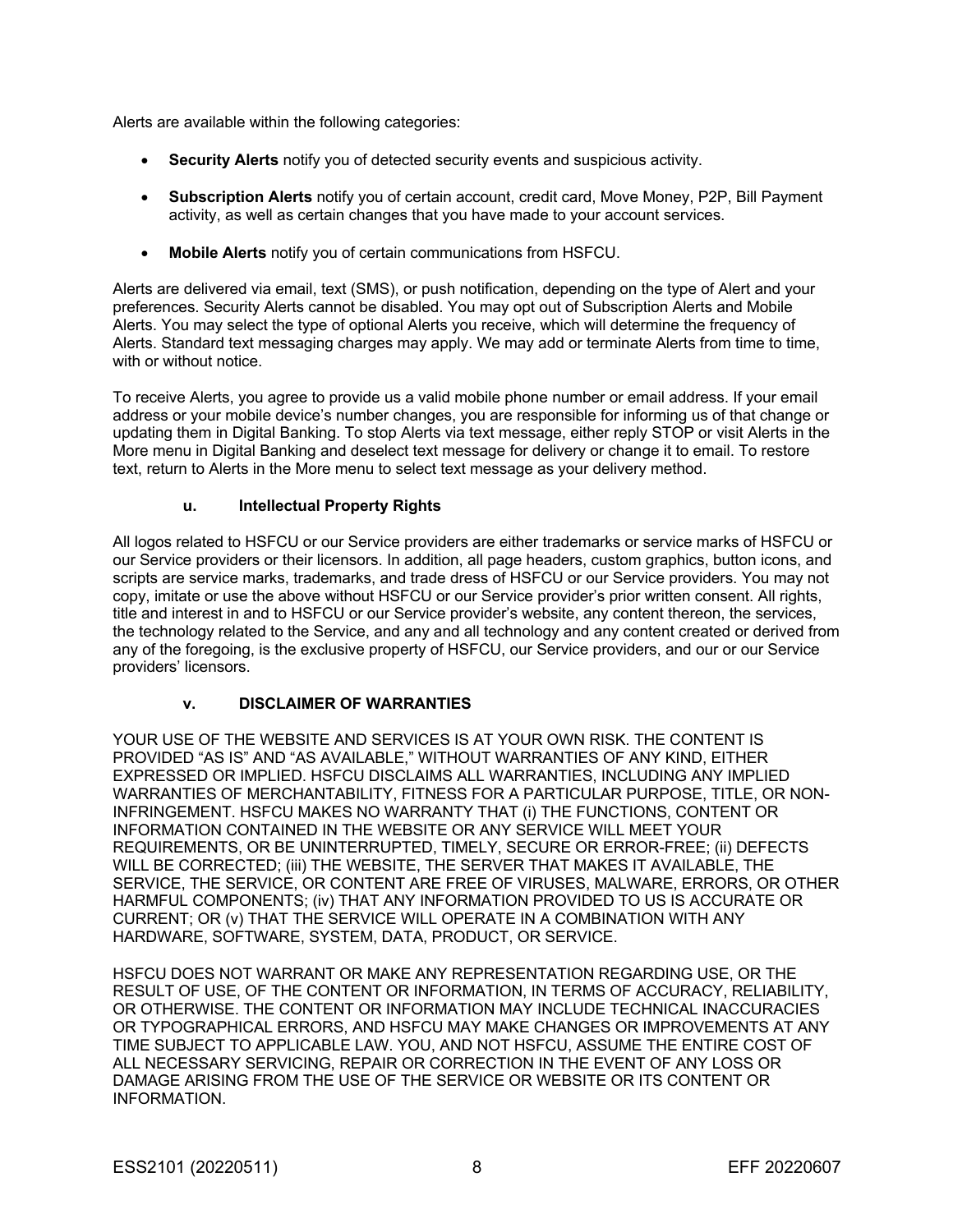ANY MATERIAL DOWNLOADED OR OTHERWISE OBTAINED THROUGH THE USE OF THE SERVICE IS DONE AT YOUR OWN DISCRETION AND RISK AND YOU ARE SOLELY RESPONSIBLE FOR ANY DAMAGE TO YOUR COMPUTER SYSTEM OR LOSS OF DATA THAT RESULTS FROM THE DOWNLOAD OF SUCH MATERIALS. NO ADVICE OR INFORMATION, WHETHER ORAL OR WRITTEN, OBTAINED BY YOU FROM HSFCU OR OUR SERVICE PROVIDERS THROUGH OR FROM THE SERVICES WILL CREATE ANY WARRANTY NOT EXPRESSLY STATED IN THESE TERMS.

### **w. LIMITATION OF LIABILITY**

HSFCU AND ITS EMPLOYEES, DIRECTORS, VOLUNTEERS, SERVICE PROIVDERS AND AGENTS (COLLECTIVELY, ITS "AGENTS") WILL NOT BE LIABLE FOR ANY INCIDENTAL, DIRECT, INDIRECT, PUNITIVE, ACTUAL, CONSEQUENTIAL, SPECIAL, EXEMPLARY, OR OTHER DAMAGES, INCLUDING LOSS OF INCOME, PAIN AND SUFFERING, EMOTIONAL DISTRESS, OR OTHER DAMAGES, EVEN IF HSFCU HAS BEEN ADVISED OF THE POSSIBILITY OF SUCH DAMAGES, EXCEPT AS OTHERWISE REQUIRED BY LAW.

IN NO EVENT WILL THE AGGREGATE ANNUAL LIABILITY OF HSFCU AND ITS AGENTS (REGARDLESS OF THE FORM OF ACTION, WHETHER IN CONTRACT, TORT, OR OTHERWISE) EXCEED THE GREATER OF \$100 OR THE ANNUAL FEE (IF ANY) CHARGED BY HSFCU TO MAINTAIN YOUR ACCOUNT OR THE ANNUAL FEE (IF ANY) CHARGED BY HSFCU, EXCEPT AS OTHERWISE REQUIRED BY LAW.

ANY ACTION AGAINST HSFCU WITH RESPECT TO A SERVICE MUST BE COMMENCED WITHIN TWELVE (12) MONTHS FROM THE DATE OF THE EVENT GIVING RISE TO THE PROCEEDING. IF HSFCU IS LIABLE TO PAY YOU ANY INTEREST OR DIVIDENDS, THE RATE PAID WILL BE THE THEN CURRENT DIVIDEND RATE WHICH DEPOSITS IN YOUR ACCOUNT EARN. IF YOUR ACCOUNT DOES NOT PAY DIVIDENDS, THE RATE PAID WILL BE THE APPLICABLE FEDERAL FUNDS INTEREST RATE. YOU AGREE TO COOPERATE WITH ANY LOSS RECOVERY EFFORTS AND TO SUBROGATE HSFCU TO YOUR RIGHTS TO THE EXTENT OF ANY LIABILITY.

TO THE MAXIMUM EXTENT ALLOWED BY LAW, NEITHER HSFCU NOR ITS AGENTS WILL BE LIABLE FOR DAMAGES WHICH ARE INCURRED AS A RESULT OF: (i) PROVIDING (OR NOT PROVIDING) THE SERVICE TO YOU; (ii) UNAUTHORIZED ACCESS TO OR ALTERNATION OF INFORMATION TRANSMITTED THROUGH THE SERVICE; (iii) ANY INACCURACY, INCOMPLETENESS, OR MISINFORMATION CONTAINED IN THE INFORMATION PROVIDED BY YOU OR THIRD PARTIES (INCLUDING BUT NOT LIMITED TO OTHER FINANCIAL INSTITUTIONS OR PAYEES); (iv) THE SERVICE'S RECEIPT (OR INABILITY TO RECEIVE) INFORMATION FROM THIRD PARTIES ; (v) ANY ACT, OMISSION, PERFORMANCE, OR NON-PERFORMANCE OF ANY THIRD PARTY; (vi) ANY DELAY, INTERRUPTION, OR FAILURE TO PERFORM ANY OBLIGATIONS HEREUNDER DUE TO CIRCUMSTANCES BEYOND THAT PERSON'S REASONABLE CONTROL (INCLUDING ACTS OF GOD, STRIKES, RIOTS, ACTS OF WAR, POWER OUTAGES, COMPUTER VIRUSES, MAINTENANCE ACTIVITIES, SYSTEM OR TELECOMMUNICATION FAILURES, FIRES, FLOODS, EARTHQUAKES, EXTREME WEATHER, OR CHANGES IN GOVERNMENTAL REGULATIONS); (vii) THEFT, MISUSE, CORRUPTION, CONTAMINATION, LOSS, OR UNAUTHORIZED RELEASE OR RECEIPT OF INFORMATION; (viii) ANY CHARGES IMPOSED BY THIRD PARTIES; (ix) DELIVERY FAILURES FOR NOTICE SENT TO YOU; (x) ANY TRADING LOSSES, LOSS OF PROFITS, GOODWILL, USE, DATA, BUSINESS INTERRUPTION, LOSS OF PRIVACY, OR OTHER LOSSES OR DAMAGES OF ANY KIND ARISING FROM OR RELATED TO YOUR USE OF, OR INABILITY TO USE, THE SERVICE; (xi) ANY ACTION TO INVESTIGATE OR FAIL TO INVESTIGATE MISUSE OF THE WEBSITE OR ANY SERVICES; OR (xii) ANY OTHER MATTER ARISING FROM OR RELATED TO THE SERVICE.

#### **x. Damages**

HSFCU does not warrant that the Services will be error-free, uninterrupted, timely, or secure. Except as otherwise required by law, HSFCU will only be liable to you for damages arising directly and solely from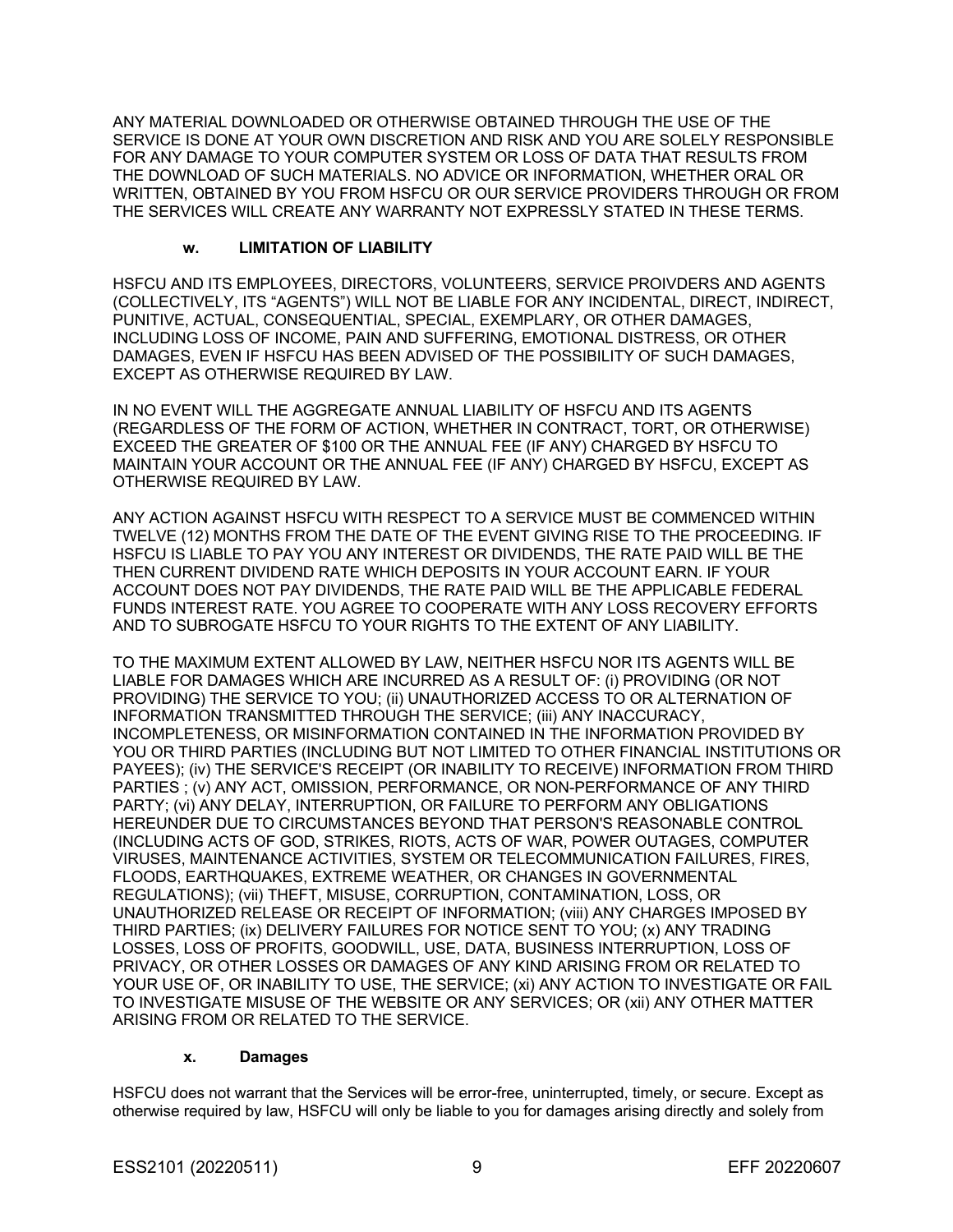HSFCU's intentional misconduct or gross negligence in the performance of the Services. Except as otherwise required by law, HSFCU will not be liable for any damages that arise, directly or indirectly, in whole or in part, from any of the following:

- Your actions or omissions, or those of third parties who are not within HSFCU's immediate and reasonable control;
- Your negligence, breach of any agreement with HSFCU, or failure to follow instructions;
- Any ambiguity, inaccuracy or omission in any information provided to HSFCU;
- Any error, failure or delay in the transmission or delivery of data, records or Checks or other items;
- Any question regarding the authority of any person to act on your behalf;
- Any question regarding transactions made on any of your accounts;
- Any difficulty with any file, Check or other transmission;
- Any nonpayment or return of any Check or other item submitted for deposit;
- A transaction with insufficient available funds or in excess of the available credit limit;
- Any virus, malware or other attack or malicious activity;
- Any unavailability or failure of any system, data processing, computer, hardware, software, telecommunication or internet provider service;
- Circumstances beyond HSFCU's control (such as fire, flood, power failure, labor dispute, computer breakdown, telephone line disruption, or a natural disaster);
- Any unavailability of any Service for security or any other reason;
- Any limitation by law, the Federal Reserve or other governmental authorities, clearinghouse or exchange network rules or guidelines; or
- Pursuant to other exceptions specified in the Account Documents or otherwise established by HSFCU.

HSFCU and our Service providers are responsible only for exercising ordinary care in making authorized Digital Banking transactions. HSFCU and our Service providers are not liable for any damages you incur if you do not have sufficient available funds in your Originating Account to make the transfer, if there is a delay in the payee receiving the transferred funds, or due to computer or internet malfunctions, delays in mail delivery, changes of the payee's address or account number, the failure of any payee to account correctly for the payment in a timely manner, or for any other circumstances beyond the control of HSFCU or our Service providers; or pursuant to other exceptions specified in the Account Documents or otherwise established by HSFCU.

Damages, if any, payable to you are subject to the Limitation of Liability (see Section 1.w) and other provisions of this Agreement, the Account Documents, end user agreements, etc.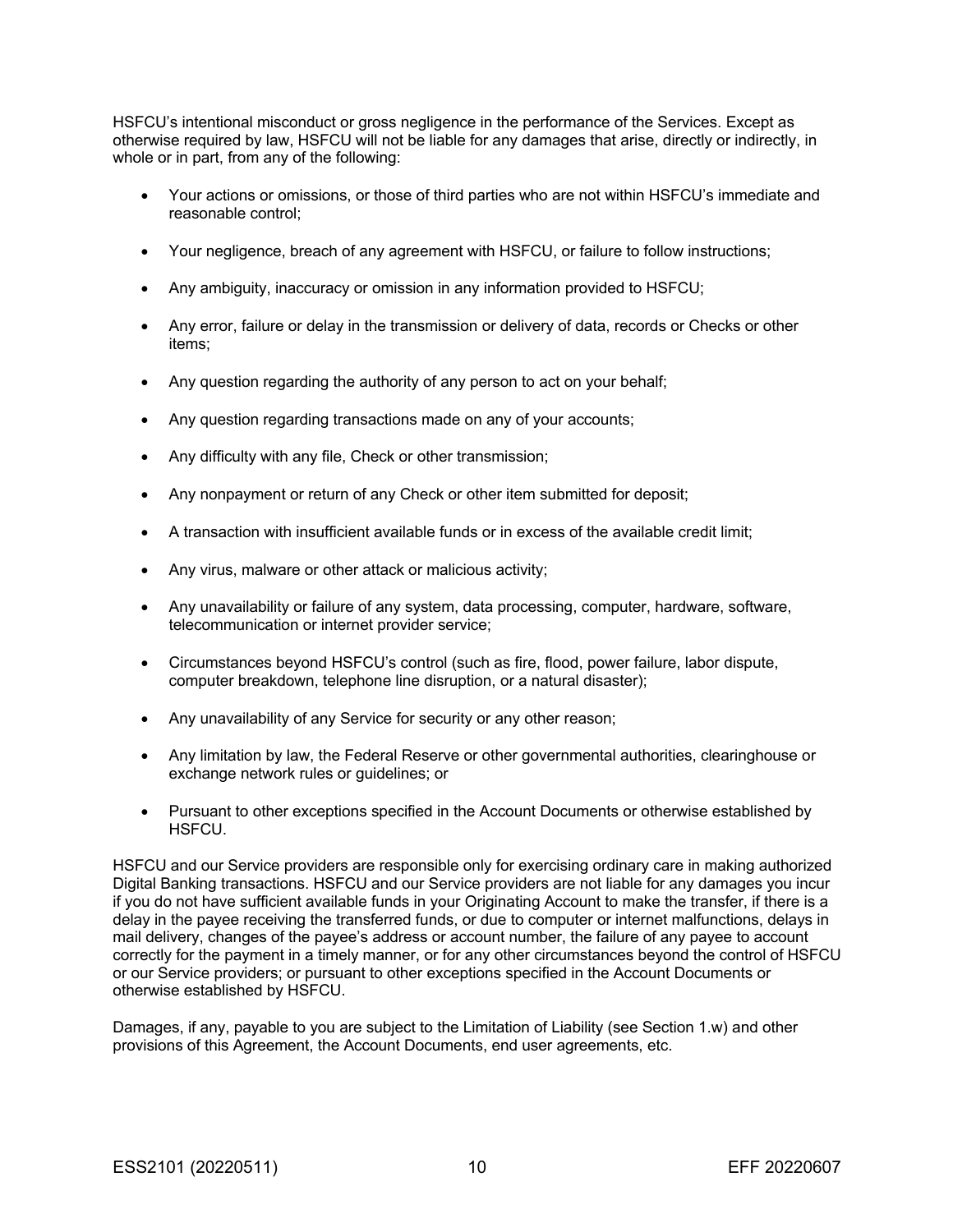## **y. Your Indemnification Obligations**

To the full extent permitted by law, you understand and agree that you shall indemnify and hold harmless HSFCU and our Service providers, and our and their respective affiliates, officers, employees and agents, from and against any third party claims, suits, proceedings, actions or demands, and all losses, liabilities, damages, fines, penalties, costs and expenses, including court costs and reasonable attorney fees and expenses ("damages"), arising out of or related to (i) your breach of this Agreement or use of the Services, (ii) your acts or omissions, (iii) your unlawful conduct, or (iv) your violation of the rights of any third party; except to the extent that such damages have been finally determined to result solely from HSFCU's or our Service provider's gross negligence or intentional misconduct.

## **z. Proprietary Information**

The material, content and information ("Content") accessible through the HSFCU website and Services are the proprietary information of HSFCU (or the third party providing the Content), and HSFCU (or such third party) retains all right, title, and interest in the Content. The Content may not be copied or used in any way without the prior written consent of HSFCU (or such third party), except that you may print out a copy of the Content solely in connection with your use of the website and Services for your HSFCU account. Any modification or use of the Content except as expressly provided in this Agreement is prohibited. You agree that you will not modify, change, alter, translate, create derivative works from, reverse engineer, disassemble or decompile the technology or any Service, copy or reproduce all or any part of the technology or Service; or interfere, or attempt to interfere, with the technology or Service. We and our service providers retain all rights, title and interests in and to the Services and Content made available to you.

We and our Service providers retain rights to the names of our respective services and products, and related logos, trademarks and service marks. You may not copy, imitate or use them without the prior written consent of us or our Service provider, as applicable. In addition, all page headers, custom graphics, button icons, and scripts are service marks, trademarks, and trade dress of ours or our Service provider. You may not copy, imitate, or use them without our or our Service provider's prior written consent, as applicable. All rights, title and interest in and to the website of HSFCU or our Service Provider, any content thereon, the Services, the technology related to the Services, and any and all technology and any content created or derived from any of the foregoing, is the exclusive property of HSFCU or our Service provider and its licensors, respectively.

## **aa. Consent to Jurisdiction; Enforceability**

You consent to personal jurisdiction in the federal and state courts in the State of Hawaii in connection with any dispute between you and HSFCU arising out of this Agreement or pertaining to the subject matter hereof or the Service.

If any part of this Agreement or the Account Documents is unlawful, void or unenforceable, that part will be deemed amended and enforced to the fullest extent possible and will not affect the validity and enforceability of any remaining provisions.

#### **bb. Amendments**

We may change or add to the terms of this Agreement at any time by notifying you of the change by sending a notice to your email address, or by posting the changed terms on the Service, or any other means permitted by applicable law. If you do not agree to the change or amendment, you must notify us prior to the effective date of the change or amendment and cancel your access to the Service. By using the Service after the effective date of any change or amendment, you agree to that change or amendment.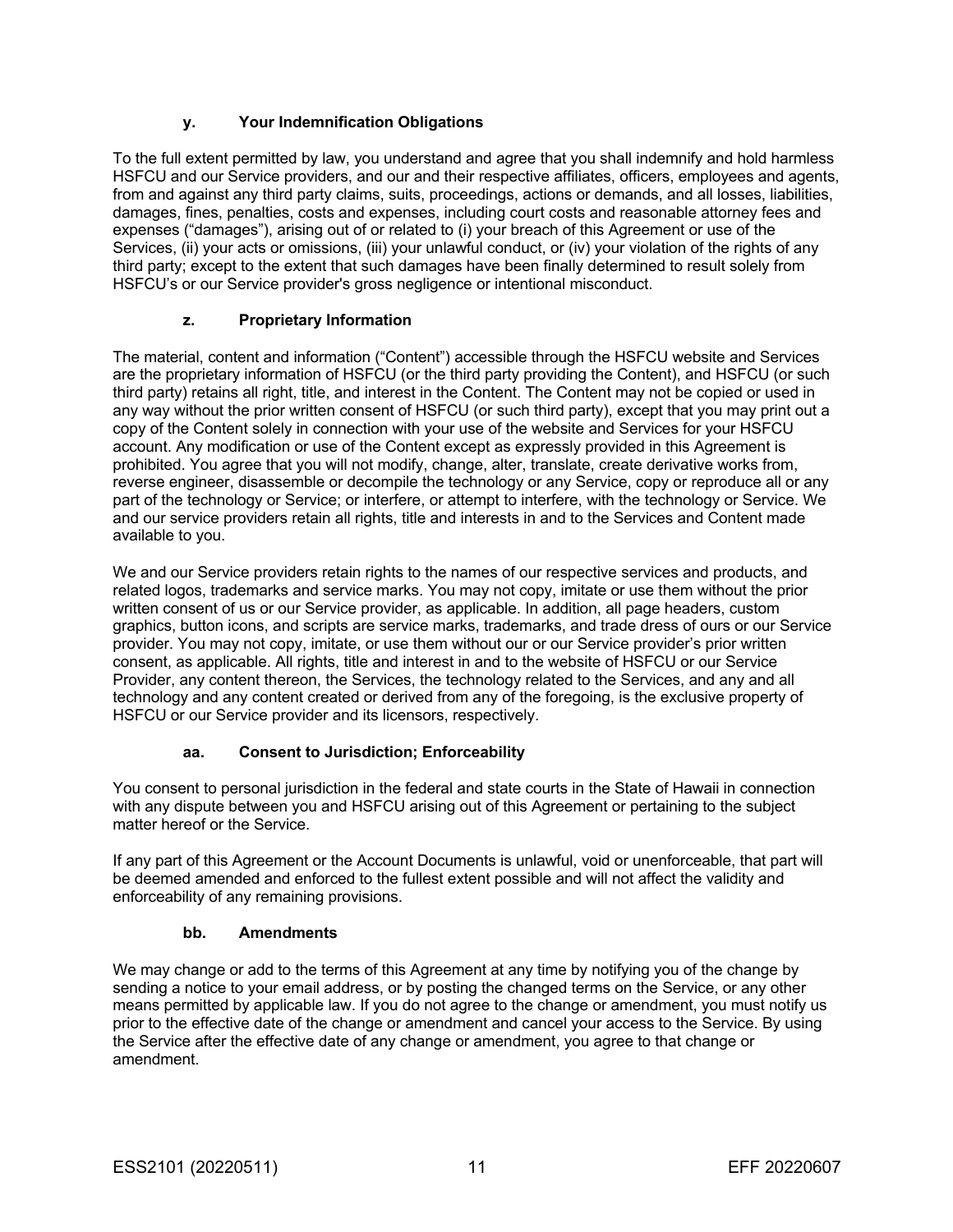### **cc. Restriction or Termination of Services**

If your Service is restricted, please note that scheduled or recurring payments during the period during which your Service is restricted will not be processed, even if we subsequently restore your Service. You will need to make alternative arrangements for these transactions or reschedule them. Termination of the Service terminates all future transactions that were scheduled through the Service, whether one-time or recurring, even if the Service is subsequently restored. (If the Service is temporarily unavailable for servicing, payments will be processed when the Service is restored.)

*Please review your account transaction history to confirm whether or not a transaction has been processed properly and to contact us immediately in the event of any discrepancy. Please refer to the "Dispute Contact Information" document for the proper phone number and address to use to contact us.*

You may terminate the Service under this Agreement at any time by notifying us in writing and stopping your use of the Service and any access code. You also agree to notify any payees that authority to make transfers has been revoked. We may also terminate this Agreement at any time by notifying you orally or in writing. We may also program our system not to accept your access code for any Service. Whether you or HSFCU terminates this Agreement, the termination shall not affect your obligations under this Agreement for any transactions made prior to termination, your liabilities or your obligation to indemnify us. Contact HSFCU if you have any questions.

You are responsible for all instructions made prior to termination of the Service and for any other applicable charges and fees, subject to applicable law. You are responsible for cancelling all outstanding transfer or payment orders with the payee(s) before notifying us to terminate service.

We reserve the right to suspend or terminate your Services in our sole discretion.

Provisions of this Agreement or other Account Documents regarding indemnification, liability, damages, or litigation (e.g., sections 1.j, 1.k, 1.v, 1.w, 1.x, 1.y, 1.aa, and 1.ff) survive any termination of this Agreement. Other provisions that must survive to fulfill its essential purpose also will survive any termination of this Agreement.

#### **dd. Fees and Charges**

When you use the Digital Banking Services, you will remain subject to the terms and conditions of all your existing agreements with us. Although HSFCU may not charge you for using the Digital Banking Services, you will be subject to any fees and charges otherwise applicable to your account (see, e.g., the consumer fee schedule and overdraft disclosure).

#### **ee. Third Party Services, External Websites, External Transactions**

Completion of a transaction with another financial institution or other external party may be delayed, depending on when such party completes its processing of the transaction. Please consult with the other party to determine its business days, deadlines and processing times. You must allow sufficient time for third parties to process any transfer. We do not guarantee the time that any payment will be credited to your account by a third party.

You may be subject to fees and charges from the other party to a transaction, your internet provider, mobile carrier, or other third parties with whom you engage. You are responsible for complying with the terms of your agreements with such parties (including financial institutions and payees). Neither HSFCU nor our Service provider has control of, or liability for, the products or services that are paid for with the Service.

Access to any external website is at your own risk. We disclaim all liability and are not responsible for external websites, their content or information, or for your use of, or inability to use, such website.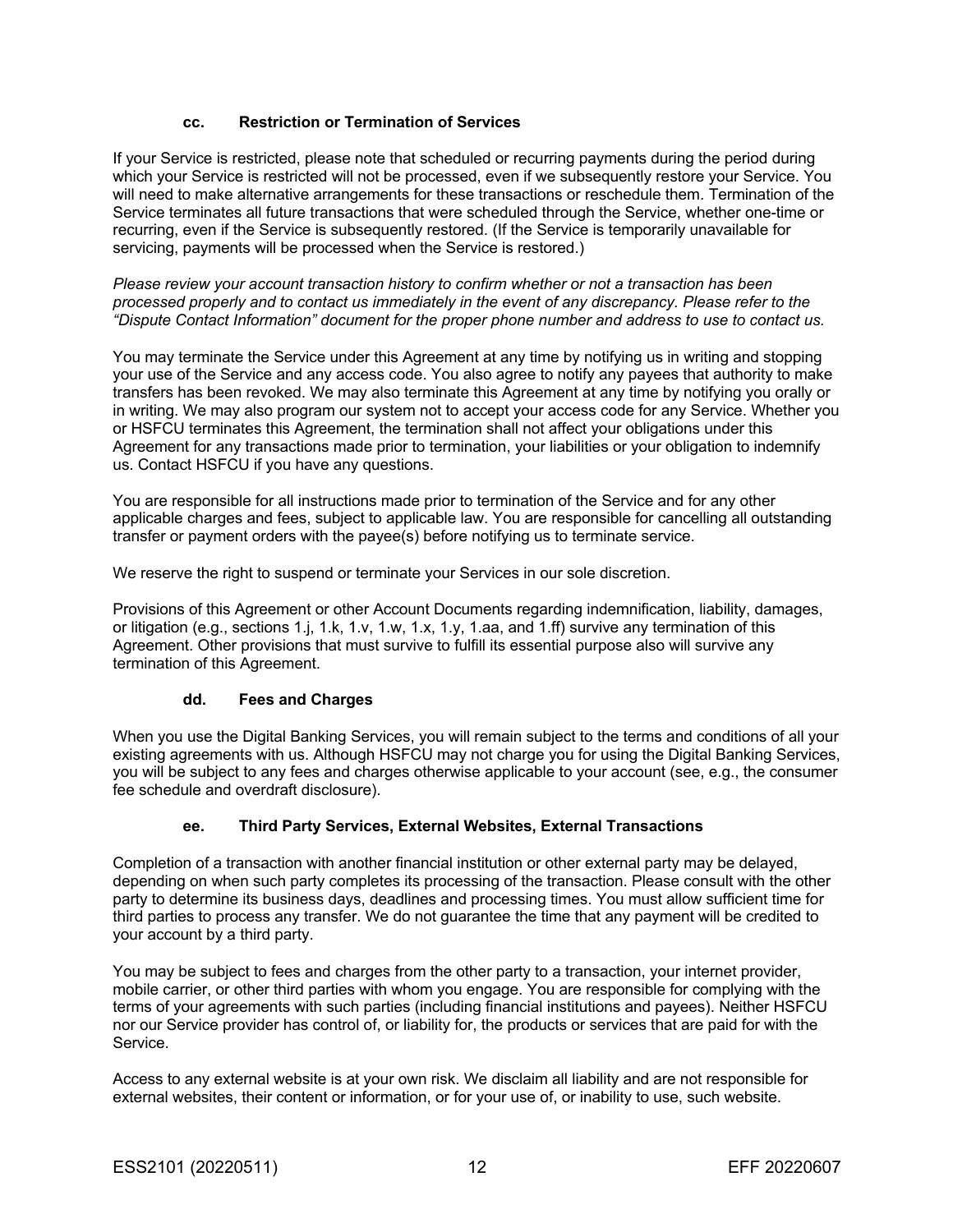You acknowledge and agree that when HSFCU or our Service provider accesses and retrieves information from third party sites, or initiate any transaction on the site, we or our Service Provider is acting as your agent, and not as the agent or on behalf of the third party.

We do not guarantee the accuracy of any information from a third party (e.g., another financial institution, payee, etc.) that is displayed or provided as part of the Service. Information that is obtained from a third party is for informational purposes only, may not reflect your most recent transactions, and should not be relied on for transactional purposes.

If you initiate a transaction to a recipient that you did not intend, you are responsible for contacting the recipient to have the funds returned. Neither HSFCU nor our Service provider is responsible for requests which were made in error by you or anyone you authorized to use the Service or access your account.

#### *FOR SECURITY REASONS, PLEASE REMEMBER TO LOG OFF OF ONLINE BANKING AND MOBILE BANKING BEFORE GOING TO ANY EXTERNAL WEBSITE.*

#### **ff. Liability**

We will use reasonable efforts to make your transfers properly. However, we shall incur no liability if we are unable to complete any transfers initiated by you because of the existence of any one or more of the following circumstances:

- If, through no fault of ours, the Originating Account does not contain sufficient available funds to complete the transfer or the transfer would exceed any credit limit for the Originating Account;
- The Service is not working properly and you know or have been advised by us about the malfunction before you execute the transaction;
- The transfer is refused by the receiving party or the entity that holds the receiving party's account;
- You have not provided us with the correct information, including information about the Originating Account or Receiving Account;
- Circumstances beyond our control (such as, but not limited to, fire, flood, network or system down time, issues with the financial institution(s), or interference from an outside force) prevent the proper execution of the transfer and we have taken reasonable precautions to avoid those circumstances; or
- Pursuant to any other exceptions specified in the Account Documents or otherwise established by HSFCU.

#### **gg. Nature of Information**

The Services are not intended to provide legal, tax or financial advice. The Services are provided as strictly educational in nature and are provided with the understanding that neither HSFCU nor our Service providers are engaged in rendering accounting, investment, tax, legal, or other professional services. If any such services are desired, the services of a competent professional person should be sought.

HSFCU and our Service providers specifically disclaim any liability, loss, or risk which is incurred as consequence, directly or indirectly, of the use and application of any of the content on this site. Further, HSFCU and our Service providers are not responsible for any investment or other decisions or any damages or other losses resulting from decisions that arise in any way from the use of Services or any materials or information accessible through it.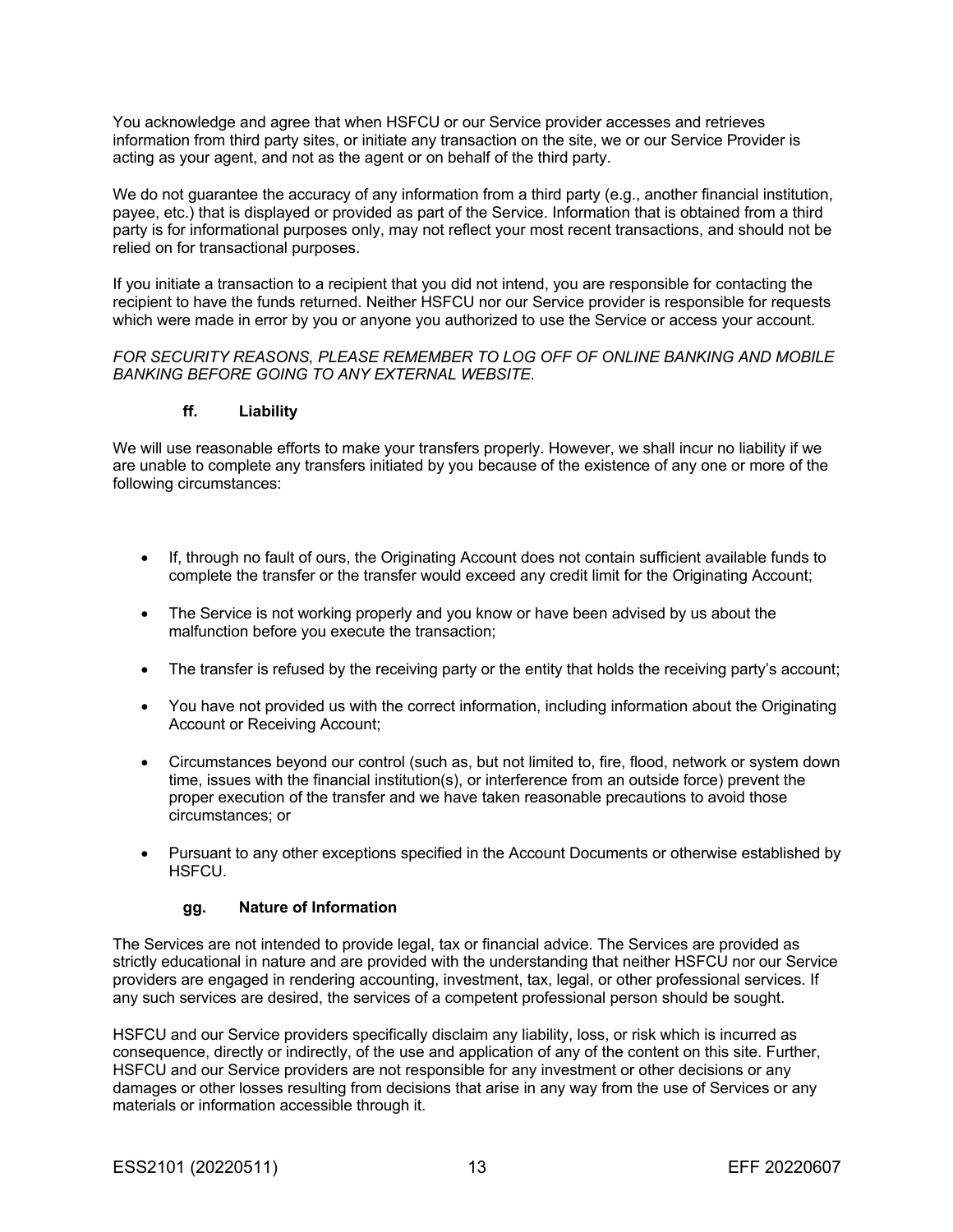#### **hh. Consumer Use in Compliance with Law**

This Agreement is for accounts for personal, family or household purpose only. You agree to use the Services for consumer use only. Please contact HSFCU for information regarding accounts and services for business use.

You agree to use the Services, including any reports and services that we provide, only for lawful purposes, in compliance with all applicable law, this Agreement and the Account Documents, and not in violation of any other agreements to which you or your accounts are subject.

#### **2. GENERAL SERVICES**

In addition to specialized Digital Banking Services, such as Move Money, Mobile Deposit, Person to Person (P2P), Bill Payment, Personal Finance Assistant, and Credit Score Services, Digital Banking Services include the following general Services:

- Obtain balance information for your share, checking, loan, certificate, and credit card accounts.
- Obtain tax information on amounts earned on share and checking accounts or interest paid on loan accounts.
- Apply for a loan.
- Contact us through live chat and secure email support.
- Determine if a particular item has cleared.
- Open new accounts.
- Place check stop payments.
- Setup account alerts via email, text (SMS), or push notification.
- Setup alerts and controls on your debit card.
- Verify the date and amount of recent deposits.
- View eStatements.

Your accounts can be accessed through Digital Banking from a personal computer or mobile device that has internet access. Digital Banking will be available for your convenience 24 hours per day. Service may be interrupted for a short time each day for data processing. Service will discontinue if no transaction is entered after numerous unsuccessful attempts to enter a transaction and there may be limits on the duration of each access.

#### **3. MOBILE DEPOSIT SERVICE**

The following is additional information regarding the Mobile Deposit Service, which allows you to photograph paper checks ("Original Checks") with the camera on your mobile device ("Mobile Deposit") and electronically deliver the images and associated deposit information ("Check Images") to HSFCU or our Service provider for deposit into your HSFCU account. The following information applies to the Mobile Deposit Service, in addition to all of the information set forth in this Agreement that is applicable to Digital Banking Services. (E.g., see Sections 1 (General Provisions Applicable to All Services) and 2 (General Services) above.)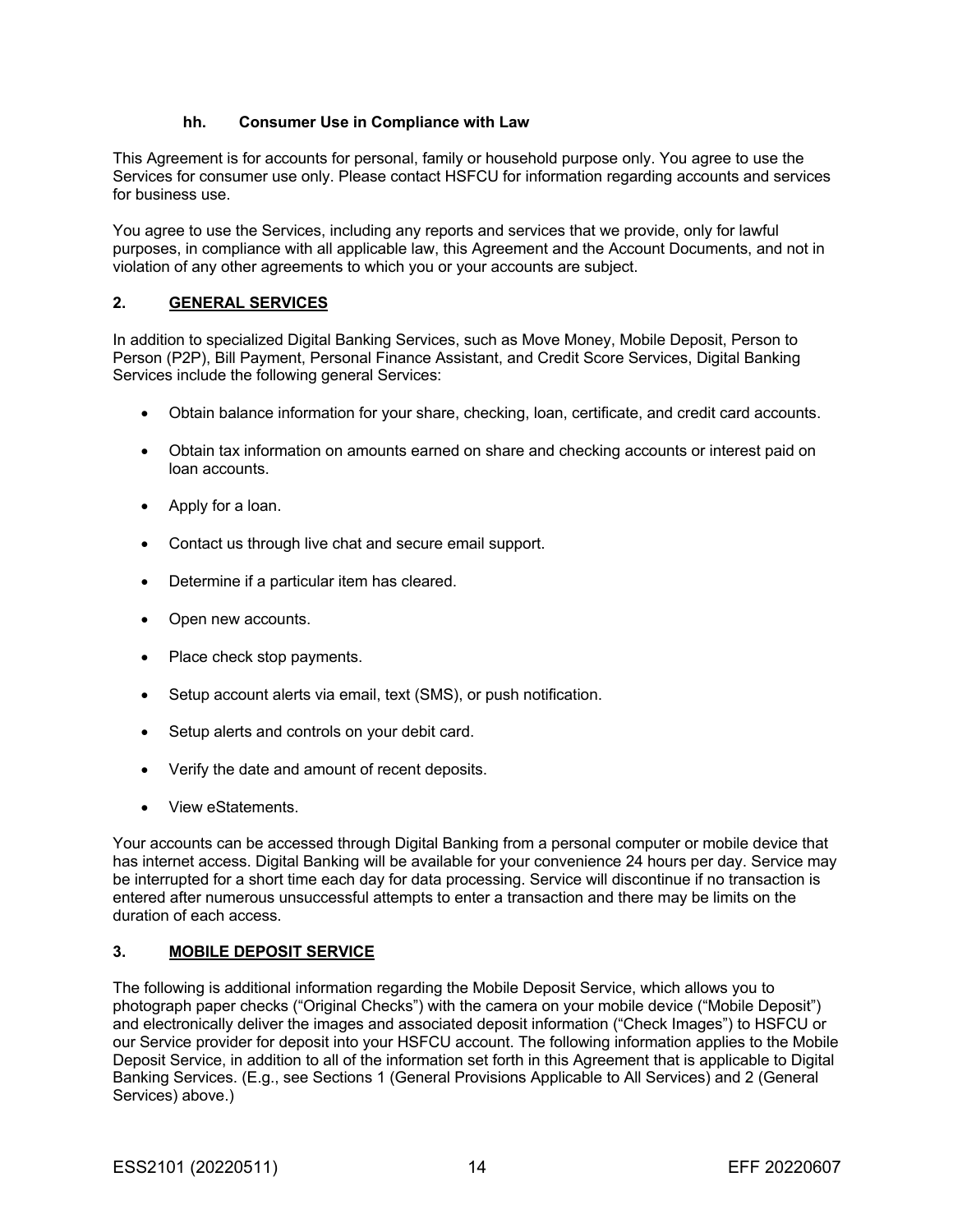The Mobile Deposit Service is only for use with respect to accounts used primarily for personal, family, or household purposes and may not be used for any business purposes. Mobile Deposit is only allowed for selected accounts.

#### **a. Deposit Limits and Other Limitations**

We may set limits on the maximum amount you may deposit using the Mobile Deposit Service in one Deposit Period. A "Deposit Period" starts at 3:00 pm Pacific Time (West Coast) on one business day and ends at 2:59 pm Pacific Time (West Coast) on the next business day. Transactions on a non-business day (e.g., Saturdays, Sundays, and holidays) are combined into the Deposit Period for the next business day. We reserve the right to change your Deposit Period limit at any time.

Multiple deposits may be submitted as long as the accumulated dollar amount does not exceed your Deposit Period limit. *In most cases, if a deposit will bring you over the limit, HSFCU will not process the deposit*.

We may revise or delay any Mobile Deposit Service for general maintenance, security or other reasons. HSFCU reserves the right to accept or reject any item submitted using the Mobile Deposit Service for deposit into your account. See the section below entitled "Processing of Checks" and "Funds Availability May Be Delayed" for information regarding timing. HSFCU also reserves the right to restrict Mobile Deposit Service from any account.

You agree to indemnify HSFCU from any loss HSFCU suffers because of its acceptance of any item. HSFCU is not liable for any service or late charges against you because of HSFCU's rejection of any item deposited using the Mobile Deposit Service, and you agree to be responsible for any loss or overdraft or other applicable fees charged to your account, as described in the HSFCU Membership and Account Agreement and the current Fee Schedule, due to an item being returned.

#### **b. Eligible Items**

You agree to photograph and deposit only Checks (i.e., drafts payable on demand that are drawn on a credit union, savings and loan, or bank.)

"Checks" refer to Original Checks and Check Images.

#### **c. Ineligible Items**

You agree that you will not use the Mobile Deposit Service to deposit:

- Checks in excess of your Deposit Period limit (as described above).
- Non-negotiable items.
- Invalid, altered or corrected Checks: This can include, but is not limited to, an item that appears to be "washed" or counterfeit.
- Checks with any inconsistencies: For example, a Check for which the numerical amount does not match the written amount.
- Check 21-Image Replacement Documents (IRD).
- Checks without the full Magnetic Ink Character Recognition (MICR) line on the face of the Check.
- Checks that are counter or temporary checks.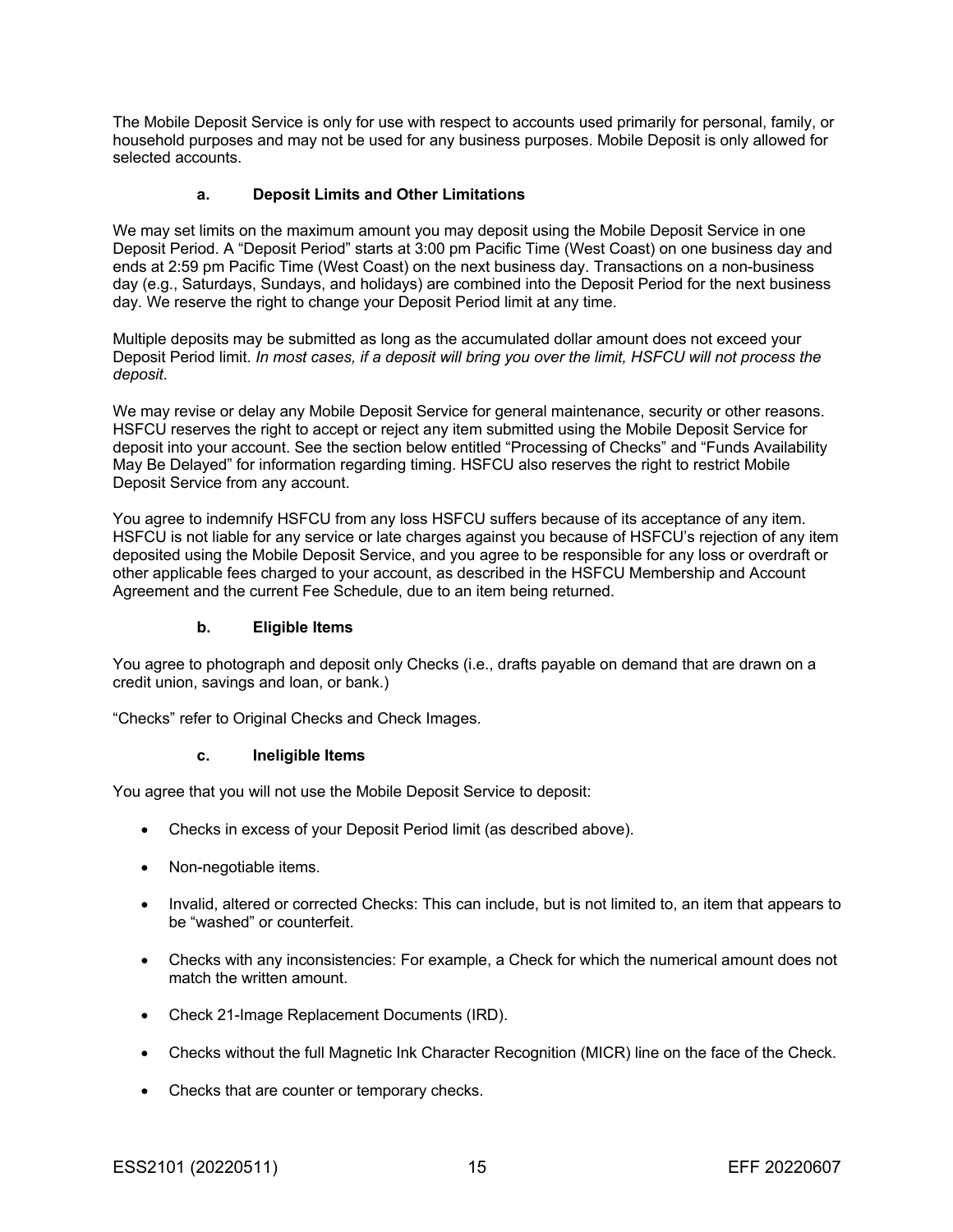- Foreign Checks: Any item that is not issued in U.S. funds (dollars) on a US financial institution.
- Stale-Dated Checks: Checks that are dated more than 6 months prior to the date of deposit.
- Post-Dated Checks: Checks that contain a date in the future.
- Checks that are not directly payable to you (third party checks).
- Checks made payable to a custodial and/or account governed by the Uniform Transfers to Minors Act.
- Checks that are payable to a trust, a trustee, or other fiduciary.
- Checks to be deposited to an IRA.
- Items that are money orders, postal orders, savings bonds, traveler's checks, government warrants, or demand drafts.
- Checks that require a special endorsement or warranty (e.g., insurance and escrow checks).
- Checks that are not image-readable by HSFCU's standard software and equipment.

#### **d. Requirements**

Each Check Image must have all information on the front and back of the Original Check at the time presented to you by the drawer, including, but not limited to, information about the drawer and the paying bank that is preprinted on the Original Check, MICR information, signature(s), any required identification written on the front of the Original Check and any endorsements applied to the back of the Original Check. The image quality must meet the standards established by the American National Standards Institute (ANSI), the Board of Governors of the Federal Reserve, and any other regulatory agency, clearing house or association.

If you have any questions about whether or not a Check meets these requirements, please contact us. A Check that does not meet these requirements may in certain cases be accepted for deposit or collection at our branches, through our ATMs, or by mail.

#### **e. Handling of Original Checks**

- Before you photograph an Original Check, you agree to restrictively endorse the Original Check with your signature and the legend "*For HSFCU Mobile Deposit Only.*"
- View each Original Check as it is photographed to ensure that the images (front and back) are being captured properly.
- You agree that you shall not otherwise transfer or negotiate the Original Check, Check Image, substitute check or any other form of the Check with us or others.
- Protect the Original Check as you would protect cash. You must securely store the Original Check for sixty (60) days after transmission to us and make the Original Check accessible to us at our request.
- After the sixty (60) days, if you dispose of the Original Check, mark it "VOID" and then destroy it by cross-cut shredding or another commercially acceptable means of destruction. *After*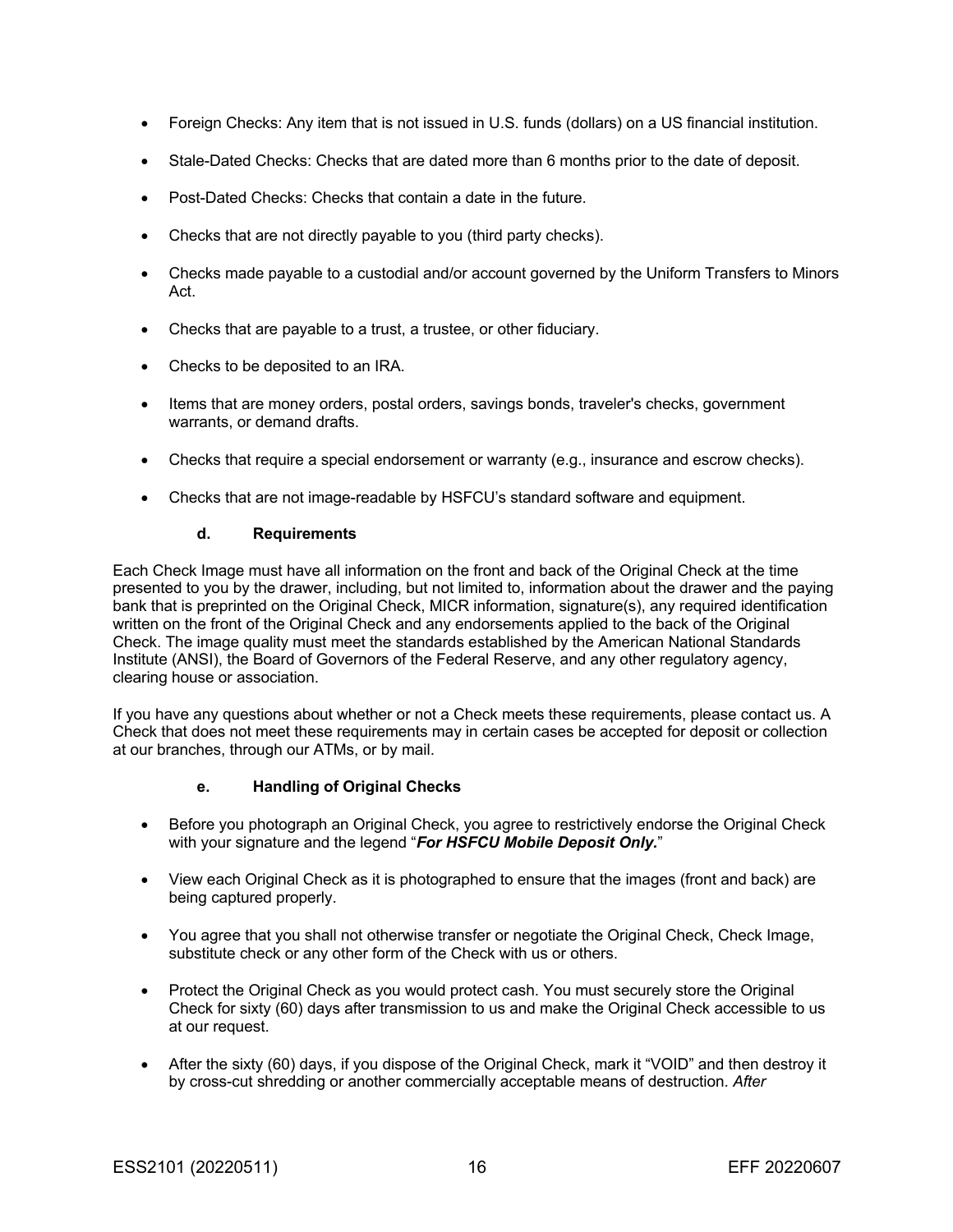*destruction of an Original Check, the Check Image will be the sole evidence of the Original Check.*

- You agree to promptly provide a sufficient copy of the front and back of the item, to HSFCU as requested to aid in the clearing and collection process, or to resolve claims by third parties with respect to any item.
- You are responsible for the Original Check, including safe storage (minimum sixty (60) days), retrieval, and destruction.

### **f. Confirmation of Receipt of Check Image**

After HSFCU has received the Check Image through the Mobile Deposit Service, you will receive a Deposit Received email notification and confirmation number, evidencing our receipt of your transmission. Although you receive a Deposit Received email notification, please note that all deposits are subject to verification and may be adjusted upon our review. To verify that the transaction has been posted to the correct account for the proper amount, please log on to the HSFCU Mobile Banking Service. Confirmation of receipt of the Check Image and posting to your account does not mean that the image file was error free or complete, nor that funds are available for withdrawal, nor that HSFCU received payment from the issuer of the Check. HSFCU reserves the right to reject any Check Image without any liability to you or anyone else. HSFCU is not responsible for any image that is altered, damaged or dropped during transmission. Following our receipt of the Check Image, we may process the Check Image by preparing a "substitute check" or clearing the item as an image. We reserve the right, at our sole and absolute discretion, to reject any Check Image for remote deposit into your account. We will send you a separate email notification that your deposit was Approved or Rejected. If you do not receive an email notification, please contact us to determine whether or not your deposit was received.

We may return or refuse to accept all or any part of a deposit to your account using the Mobile Deposit Service at any time and we shall not be liable for doing so even if such action causes outstanding checks, regardless of the manner received by us for deposit, Items, or debits to your account to be dishonored and returned. Overdraft fees may be assessed in accordance with the Consumer Fee Schedule.

*You agree to regularly review your account transaction history to confirm whether or not transactions have been processed properly, and to contact us immediately in the event of any discrepancy.*

#### **g. Processing of Checks**

HSFCU reserves the right to reject or delay processing of any Check deposited through the Mobile Deposit Service. HSFCU is not required to inspect or verify the Check Image to determine its accuracy, legibility, quality, MICR information, or any other matter. HSFCU may contact the drawer of the Check to verify its validity, but HSFCU has no duty to do so.

HSFCU may determine the method used to process, clear, present for payment, and collect the Check, and may select clearing agents, in HSFCU's sole discretion. You agree to be bound by any clearinghouse agreements, operating circulars, image exchange agreements and other agreements to which HSFCU is a party.

## **h. Funds Availability May Be Delayed**

The items transmitted using the Mobile Deposit Service are not subject to the funds availability requirements of Federal Reserve Board Regulation CC. HSFCU may delay the availability of funds deposited through the Mobile Deposit Service in its discretion. To avoid delay, you may go to any HSFCU branch to deposit the Original Check instead of using the Mobile Deposit Service. Credit given for any item is provisional and subject to final approval of the item. You are responsible for any funds credited to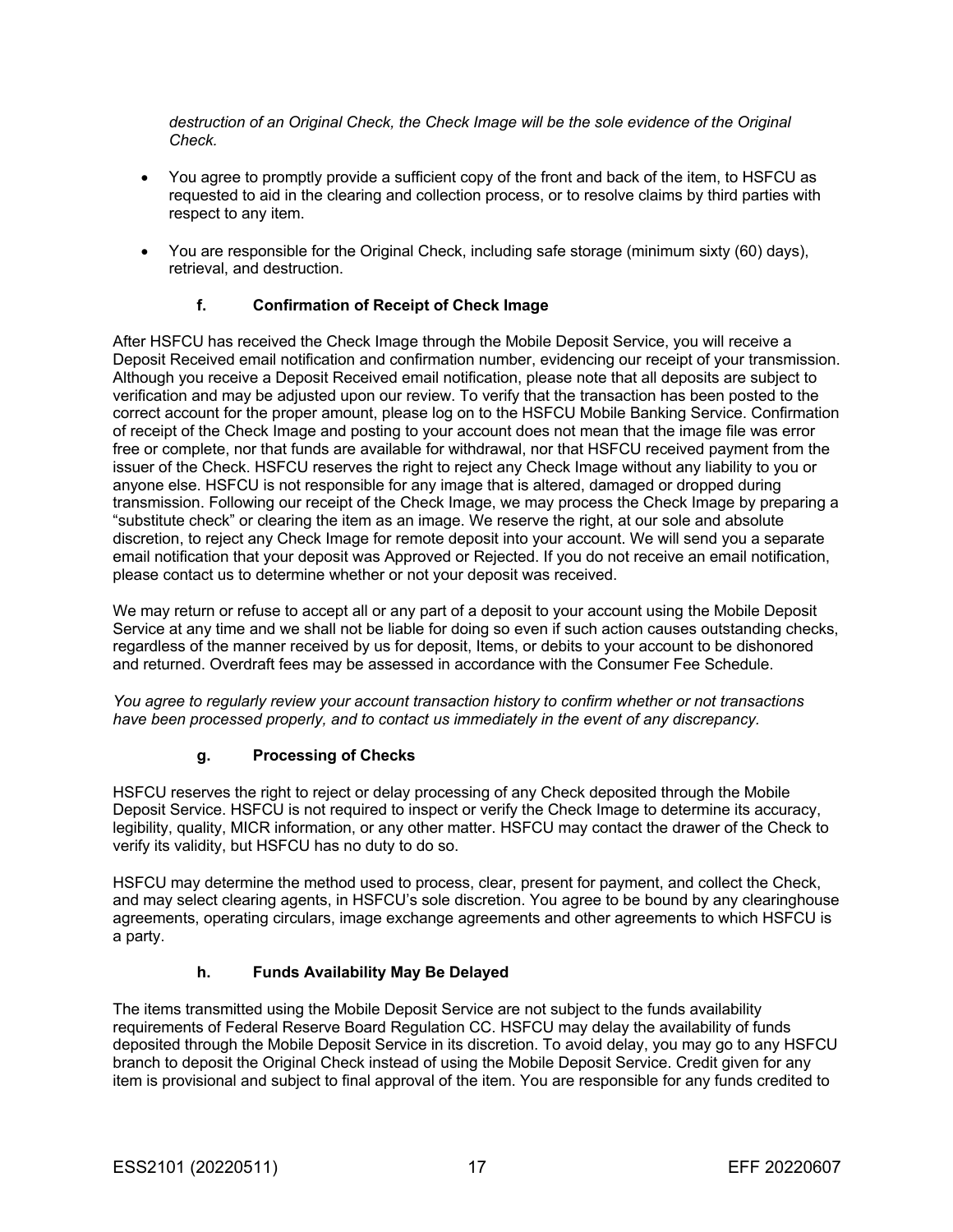your account if the Check is returned unpaid for any reason at any time, irrespective of when the funds are made available to you.

*Please remember that even after we make funds available to you, and you have withdrawn the funds, you are responsible for checks and other items you deposit that are returned to us unpaid and for any other problems involving your deposit.*

### **i. Returned Deposits**

Any credit to your account for Checks deposited using the Mobile Deposit Service is provisional. If Checks deposited through the Mobile Deposit Service are dishonored, rejected or otherwise returned unpaid by the drawee bank, or are rejected or returned by a clearing agent or collecting bank, for any reason (including, but not limited to, issues relating to the quality of the Check Image), you agree that an Original Check will not be returned to you, but that we may charge back the amount of the Check and provide you with an image of the Check, a substitute Check, or other Image Replacement Document (IRD). You will reimburse us for all loss, cost, damage or expense caused by or relating to the processing of the returned item. Without our approval, you shall not attempt to deposit or otherwise negotiate a Check if it has been charged back to you.

We may debit any of your accounts (other than a home equity line of credit or other accounts for consumer purchases secured by the borrower's principal dwelling) to obtain payment for any item deposited into your account that is rejected or returned, for any adjustment related to such item, or for any warranty claim related to such item. We may do this whether or not the rejection, return, adjustment or warranty claim was made timely.

To redeposit a dishonored Check previously submitted through the Mobile Deposit Service, please take the IRD of the Check to a HSFCU branch. Applicable fees will be assessed each time a Check or other item is returned or dishonored. Refer to the consumer fee schedule.

## **j. Attempted Cancellation of a Deposit via Mobile Deposit Service**

You shall have no right to cancel any Check submitted via the Mobile Deposit Service after receipt of the Check Image by HSFCU. However, HSFCU may be able act on your request to cancel the deposit, but HSFCU shall have no liability if such cancellation is not implemented or completed. You agree to indemnify, defend and hold HSFCU harmless for any expenses, losses, or damages incurred in connection with your request.

#### **k. Your Warranties**

You make the following warranties and representations with respect to each Check Image:

- Each Check Image is a true and accurate rendition of the front and back of the Original Check, without any alteration, and the drawer of the Check has no defense against payment of the Check.
- The amount, payee(s), signature(s), and endorsement(s) on the Check Image and on the Original Check are legible, genuine, and accurate.
- There are no other duplicate images of the Original Check.
- The Original Check is a paper Check and was authorized by the drawer in the amount stated on the Original Check and to the payee(s) stated on the Original Check.
- You are authorized to enforce and obtain payment of the Original Check.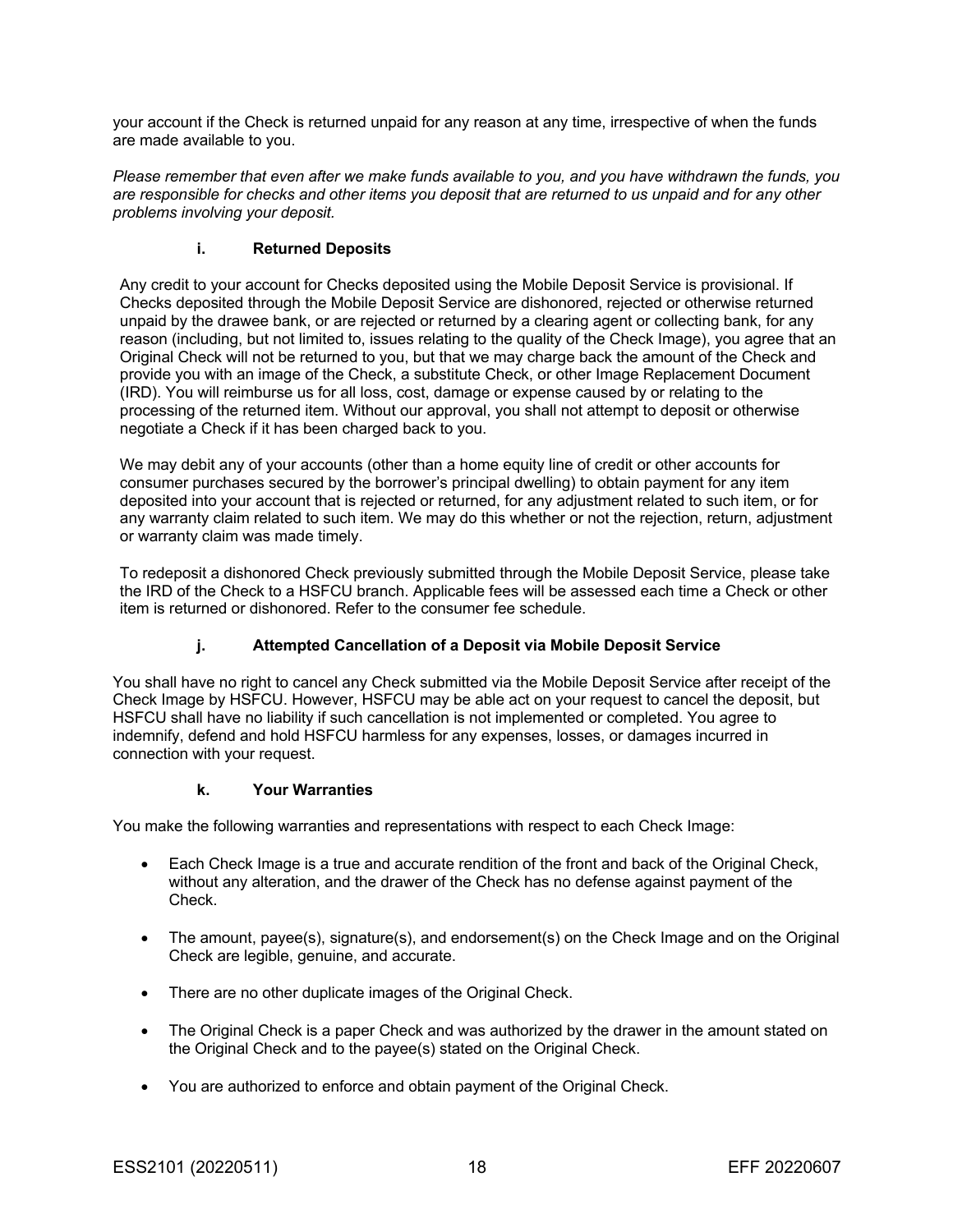- You have physical possession of the Original Check and you created the Check Image from the Original Check.
- With respect to each Check Image, you make to us all representations and warranties that we make or are deemed to make to any party pursuant to law, regulation or clearinghouse rule. You agree that files and Check Images transmitted to us will contain no viruses or any other disabling features that may have an adverse impact on our network, data, or related systems.
- Neither the Original Check nor any form of the Check or Check Image has been (nor will be) endorsed, negotiated, deposited, or otherwise submitted for payment anywhere other than to deposit the Check Image to your HSFCU account.
- Neither the Original Check nor any form of the Check or Check Image has been returned or rejected for any reason.
- You will not use Mobile Deposit or your accounts for any illegal activity or transaction.
- You warrant that you will only transmit acceptable items for deposit and have handled the original items in accordance with applicable laws, rules and regulations.

### **l. Your Responsibilities**

You are solely responsible for the quality, completeness, accuracy, validity and integrity of the Check Image. You are solely responsible if you, intentionally or unintentionally, submit fraudulent, incorrect or illegible Check Images to us or if the Mobile Deposit Service are used, by authorized or unauthorized persons, to submit fraudulent, unauthorized, inaccurate, incorrect or otherwise improper or unusable Check Images to us.

## **4. MOVE MONEY SERVICE**

The Move Money Service allows you to transfer funds between your HSFCU accounts, or between your HSFCU account and the HSFCU account of another member (referred to as "Member to Member Account Transfers"). You also may transfer funds between a HSFCU account and an account at another financial institution (referred to as "External Account Transfers"). The Originating Account from which funds are transferred may be a deposit account (e.g., share/savings, share draft/checking) account, or HSFCU line of credit. The following information applies to the Move Money Service, in addition to all of the information set forth in this Agreement that is applicable to Digital Banking Services. (E.g., see Sections 1 (General Provisions Applicable to All Services) and 2 (General Services) above.)

## **a. One-Time Transfers, Scheduled Transfers, and Recurring Transfers**

To use the Move Money Service, you initiate a "Transfer Instruction" to transfer funds from the Originating Account to the Receiving Account. The Transfer Instruction may be for a one-time transfer or for a series of Recurring Transfers at designated intervals.

- You may initiate (i) a one-time Transfer Instruction for which processing shall be initiated by HSFCU immediately, (ii) a one-time Transfer Instruction for which processing shall be initiated by HSFCU at a later specified date of up to ten (10) years, or (iii) a recurring series of Transfer Instructions for which processing shall be initiated by HSFCU at specified intervals and duration. Further details about each of these options can be found when using the Move Money Service.
- Transfer Instructions for External Account Transfers received after 2:00 p.m. Hawaii time on a business day may not be processed by HSFCU until its next business day. External Account Transfers scheduled for a non-business day will be processed by HSFCU on its next business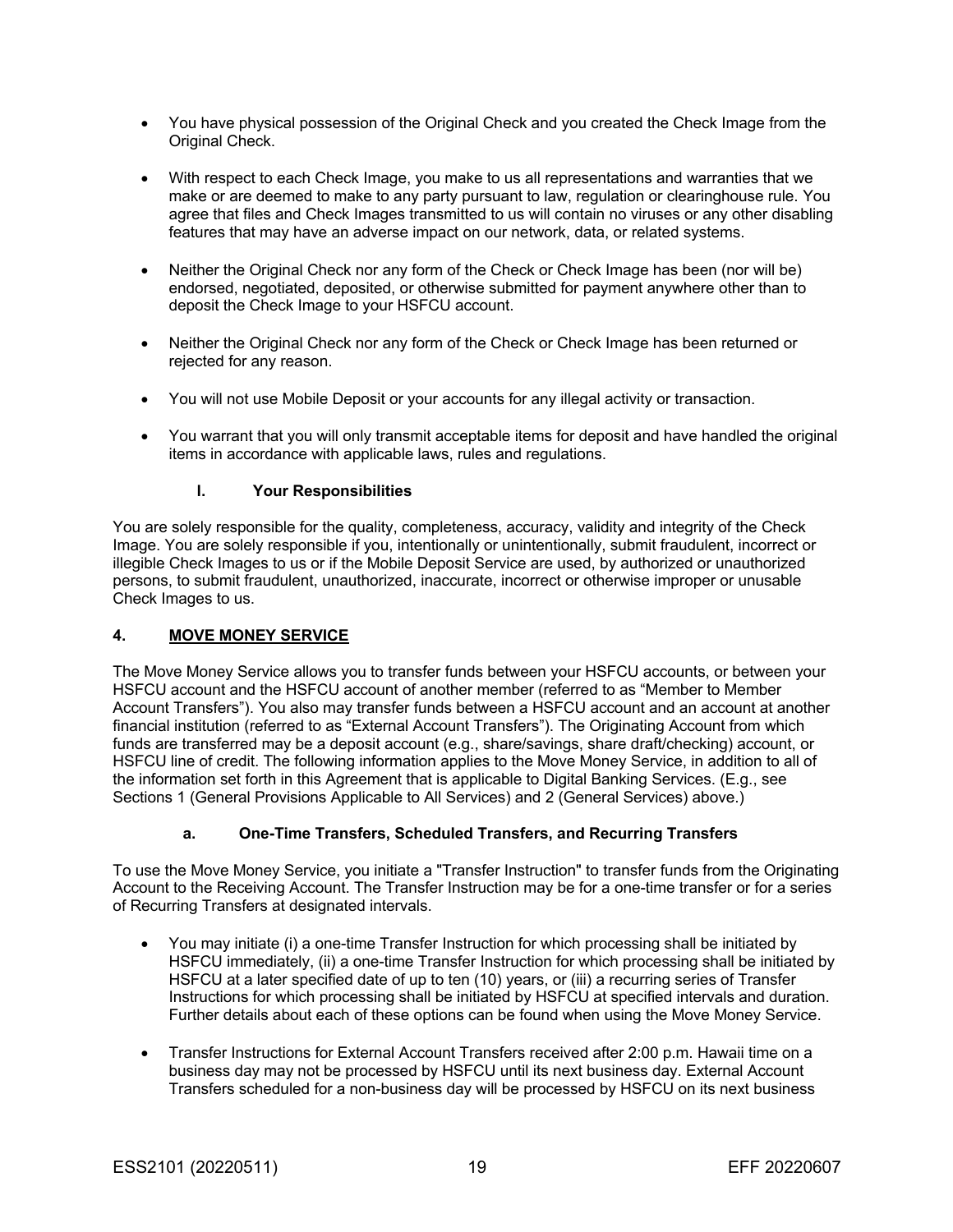day. Completion of an External Account Transfer may be delayed, depending on when the other financial institution completes its processing of the transfer.

### **5. PERSON-TO-PERSON (P2P) SERVICE**

The Person to Person (P2P) Service allows you to transfer funds from your HSFCU account to other accounts, owned by you or others, at HSFCU or elsewhere, using the cell phone number or email address that you provide for the payee. More information is set forth in the Person-to-Person (P2P) service agreement, which supplements the information set forth in this consumer digital banking services agreement. (E.g., see Sections 1 (General Provisions Applicable to All Services) and 2 (General Services) above.)

### **6. BILL PAYMENT SERVICE**

The Bill Payment Service allows you to pay make Bill Payments (transfers) from your HSFCU checking (share draft) account through Digital Banking. More information is set forth in the bill payment service agreement, which supplements the information set forth in this consumer digital banking services agreement. (E.g., see Sections 1 (General Provisions Applicable to All Services) and 2 (General Services) above.)

### **7. PERSONAL FINANCE ASSISTANT SERVICE**

The Personal Finance Assistant Service allows you to obtain recent account balances and transaction history for your accounts at other financial institutions. More information is set forth in the personal financial assistant service agreement, which supplements the information set forth in this consumer digital banking services agreement. (E.g., see Sections 1 (General Provisions Applicable to All Services) and 2 (General Services) above.)

#### **8. CREDIT SCORE**

The Credit Score Service allows you to review your credit score and report. More information is set forth in the consumer credit score end user agreement, which supplements the information set forth in this consumer digital banking services agreement. (E.g., see Sections 1 (General Provisions Applicable to All Services) and 2 (General Services) above.)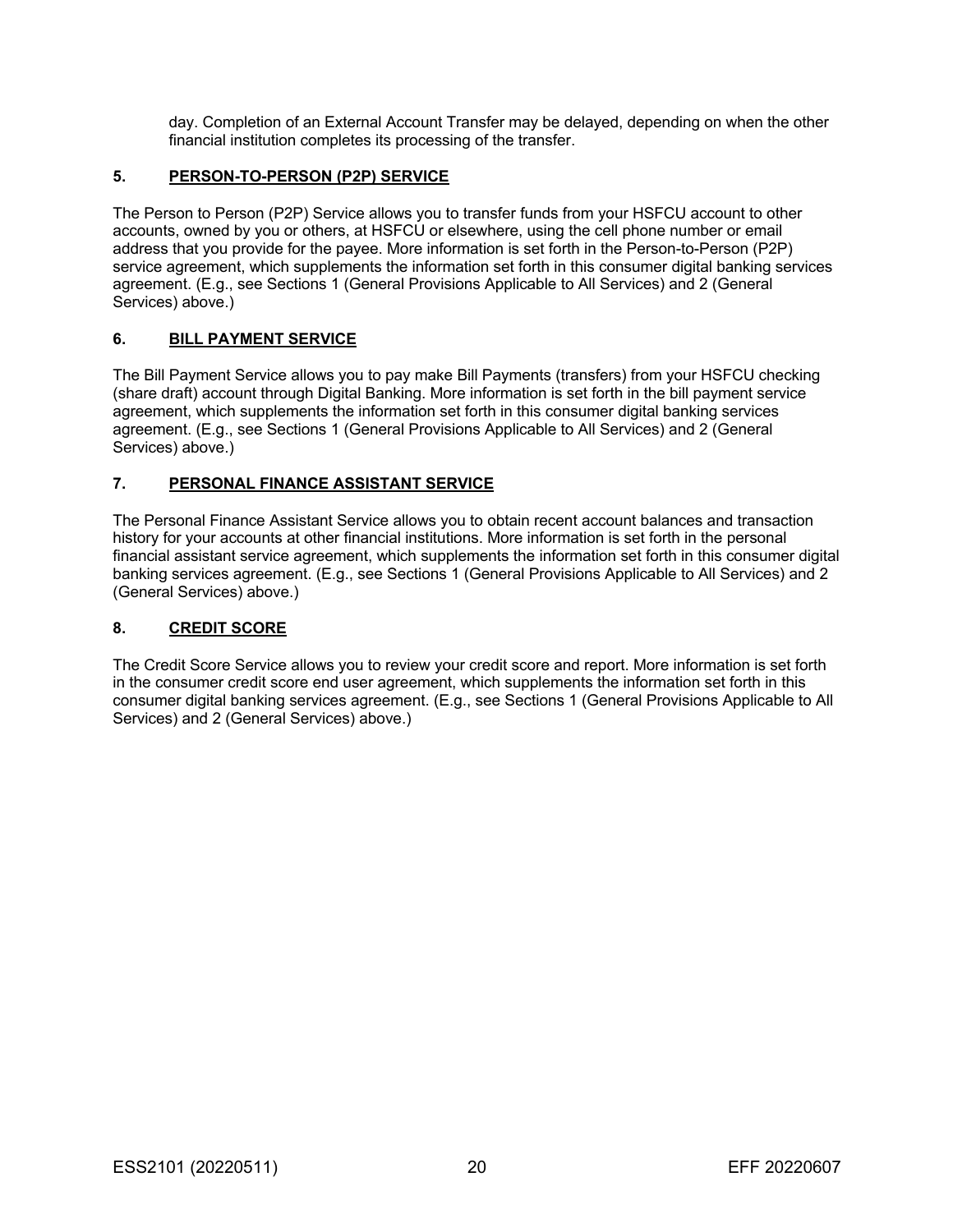

## **CONSUMER BILL PAYMENT SERVICES AGREEMENT**

This Agreement applies to Hawaii State Federal Credit Union's (HSFCU's) consumer Bill Payment Service (the "Service"), which is a type of Digital Banking Service. The Bill Payment Service allows you to make Bill Payments (transfers) from your HSFCU checking (share draft) account through Digital Banking. This Agreement contains the terms and conditions that govern the manner in which HSFCU ("Us," "We," and "Our") provides the Service to the owner(s) of the account(s) ("You" and "Your").

## **1. GENERAL PROVISIONS**

### **a. General**

This Agreement supplements, but does not replace, any other agreements, disclosures, terms and conditions, and other important information that we provide to you, all of which continue to be applicable to your HSFCU accounts and the Service, such as your account card, consumer membership and account agreement and overdraft disclosure addendum, arbitration agreement (if applicable), consumer fee schedule, consumer electronic fund transfers agreement and disclosure, digital banking services agreement, funds availability policy disclosure, Truth-in-Savings disclosure, consumer privacy notice, and other agreements, disclosures, terms and conditions, notices, etc. (the "Account Documents"). Additional requirements and restrictions also may be set forth in the instructions when you use the Service. The Service is not available to all members, and HSFCU may disallow the use of the Service in HSFCU's sole discretion.

Consumer Bill Payments are digital banking transfers, which are electronic fund transfers, and are subject to the consumer digital banking services agreement and the consumer electronic fund transfers agreement. Transactions are subject to other limitations as outlined in your other Account Documents, including, for example, the truth-in-savings disclosure, overdraft disclosure, and consumer fee schedule.

Please note: The terms and instructions for the various Digital Banking Services may differ. It is important for you to become familiar with the terms and instructions for each Digital Banking Service that you use.

We recommend that you print and retain a copy of this Agreement for your records. You may obtain additional copies of this Agreement or the Account Documents by contacting HSFCU.

Your enrollment in, or use of, the Service signifies your agreement to be bound by the terms of this Agreement. If you do not agree to any of the terms, do not use the Service and contact us to deactivate the Service. Subject to applicable law, this Agreement is subject to change by HSFCU at any time in our sole discretion.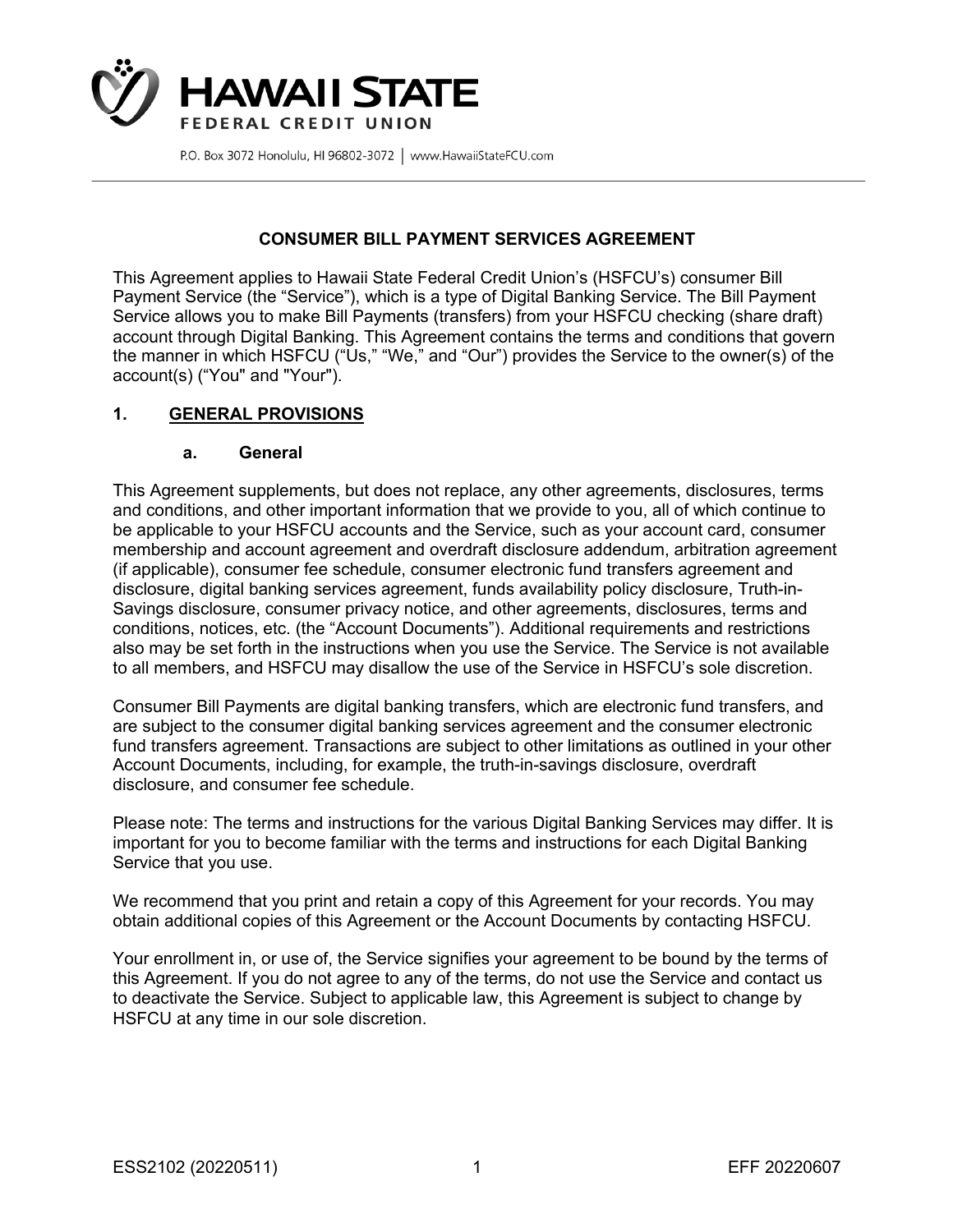# **b. Contact Information**

If you have any questions or for current information about your accounts, please call our Member Service Call Center on Oahu at (808) 587-2700 or US Toll-Free at (888) 586-1056 (or if you cannot access a toll-free number, call us collect at (808) 587-2700) during HSFCU hours); go to your nearest HSFCU branch; or write to us at: Hawaii State Federal Credit Union, P.O. Box 3072, Honolulu, HI 96802-3072.

## **2. DESCRIPTION OF THE BILL PAYMENT SERVICE**

With the Bill Payment Service, you may use your personal computer and the internet or the mobile banking app to schedule the following Bill Payments (transfers) from your HSFCU checking (share draft) account (the "Originating Account"), subject to the terms and conditions of this Agreement:

- One-Time Only Payments This enables you to make nonrecurring Bill Payments.
- Recurring Manual Payments This enables you to schedule recurring Bill Payments, where the amount and the due date may vary.
- Recurring Automatic Payments This enables you to schedule recurring Bill Payments, where the payment amount and due date do not change.

We use a third party service provider to provide the Bill Payment Service to members. Our Service provider will process your Bill Payments and provide information about your account to HSFCU, related to your Bill Payments.

Our Service provider uses two types of remittance methods to make Bill Payments. Bill Payments may be remitted electronically or by paper check, depending upon preferences, capabilities and criteria of the payee.

# **3. BILL PAYMENT METHODS AND RESTRICTIONS**

Payments are made to the payee either electronically via the Automated Clearing House (ACH) or by paper check. The method of payment depends upon the processing method that can be accommodated by the payee or by our Service provider. In some instances, the payee address may be changed by our Service provider, without notification, to facilitate payment.

It is important that you take into consideration what method of Bill Payment will be used when scheduling Bill Payments to ensure payment deadlines are met. If the payee accepts electronic Bill Payment, the payment may take two (2) to five (5) business days to process. If the payee does not accept electronic Bill Payment, the payment will be sent in a check form, and may take five (5) to ten (10) business days to process.

All payments you make through the Bill Payment Service will be deducted from your Originating Account. Each payee must appear on the payee list you create with us.

HSFCU's and our Service provider's combined liability for a delay in payment shall not exceed the amount of late fees assessed by the payee (not to exceed \$50). HSFCU and our Service provider are responsible only for exercising ordinary care in making payments upon your authorization and for mailing or sending a payment to the designated payee in accordance with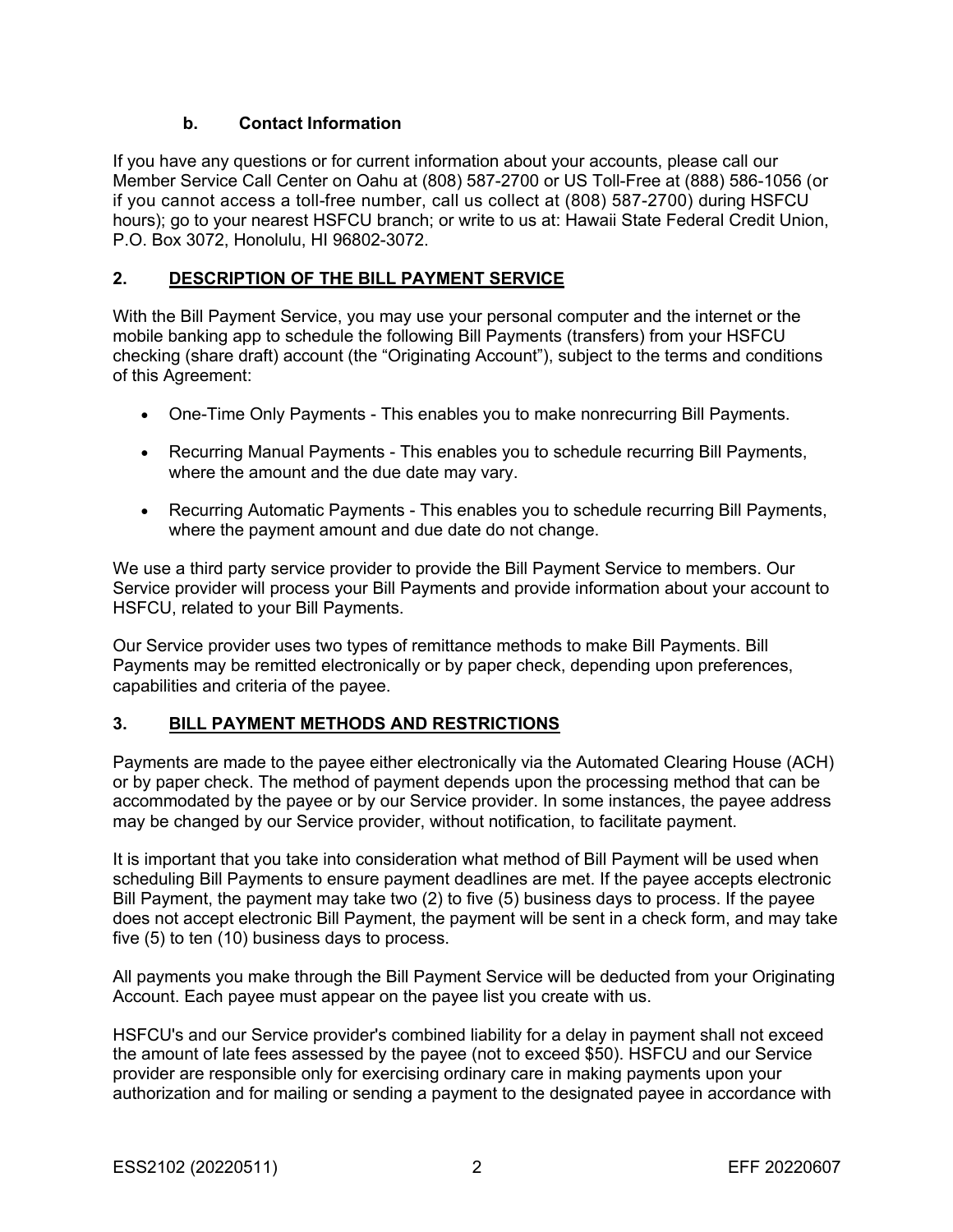this Agreement and Disclosure. HSFCU and our Service provider are not liable for any damages you incur if you do not have sufficient available funds in your Originating Account to make the payment on the processing date; if the estimated time to allow for delivery to the payee is inaccurate; due to computer or internet malfunctions; due to delays in mail delivery; because of changes of payee address or account number; because of the failure of any payee to account correctly for the payment in a timely manner; for any other circumstances beyond the control of HSFCU or our Service provider; or pursuant to other exceptions specified in the Account Documents or otherwise established by HSFCU.

# **4. BILL PAYMENT TRANSACTIONS**

For all Bill Payments, you agree to allow at least two (2) to five (5) business days for an electronic payee and five (5) to ten (10) business days if the payee is to be paid by check, between the date you schedule a payment to be initiated and the payment due date ("Delivery By") shown on your invoice or bill. If you properly schedule your Bill Payment and follow all instructions provided, but the payee does not receive the payment in a timely manner, or if you need to place a stop payment on a check, request a copy of a check, research a past payment or require other types of assistance, please contact us during business hours.

- Bill Payments are processed on all days excluding Saturdays, Sundays and Federal Reserve Bank holidays. In cases where a Bill Payment is scheduled on a Federal Reserve Bank holiday or on a Saturday or Sunday (this can potentially happen on a recurring payment), the Bill Payment is processed on the next business day. Weekly recurring Bill Payments may not be scheduled on Saturdays or Sundays. The Scheduling Deadline for entering a Bill Payment to be included in a business day's processing is 6:00 pm Pacific Standard Time of the preceding business day. If the attempt to schedule a payment occurs after this time, the payment will be processed the next business day.
- We will withdraw the designated funds from your Originating Account two (2) business days after the date you schedule for payment. We will process your Bill Payment transfer within a designated number of days before the date you schedule for payment. You must allow sufficient time for payees to process your payment after they receive a transfer from us. Please leave as much time as though you were sending your payment by mail. We cannot guarantee the time that any payment will be credited to your account by the payee.

# **5. RESPONSIBILITIES; TRANSACTION CONFIRMATION**

You are responsible for allowing sufficient time (two (2) to ten (10) business days) for Bill Payments to be processed so that the funds can be delivered to the payee on or before the payment due date. You also must provide complete and accurate data input of payee information (payment amount, name, address, account number, and any other pertinent information). Otherwise, you will be responsible for any late payment, finance charges, or service fees charged by the payee.

You authorize us and our Service provider to choose the most effective method to process your Bill Payments. You will receive a transaction confirmation number for each properly instructed Bill Payment. Unless you receive a confirmation number, we shall not be liable for any failure to make a payment.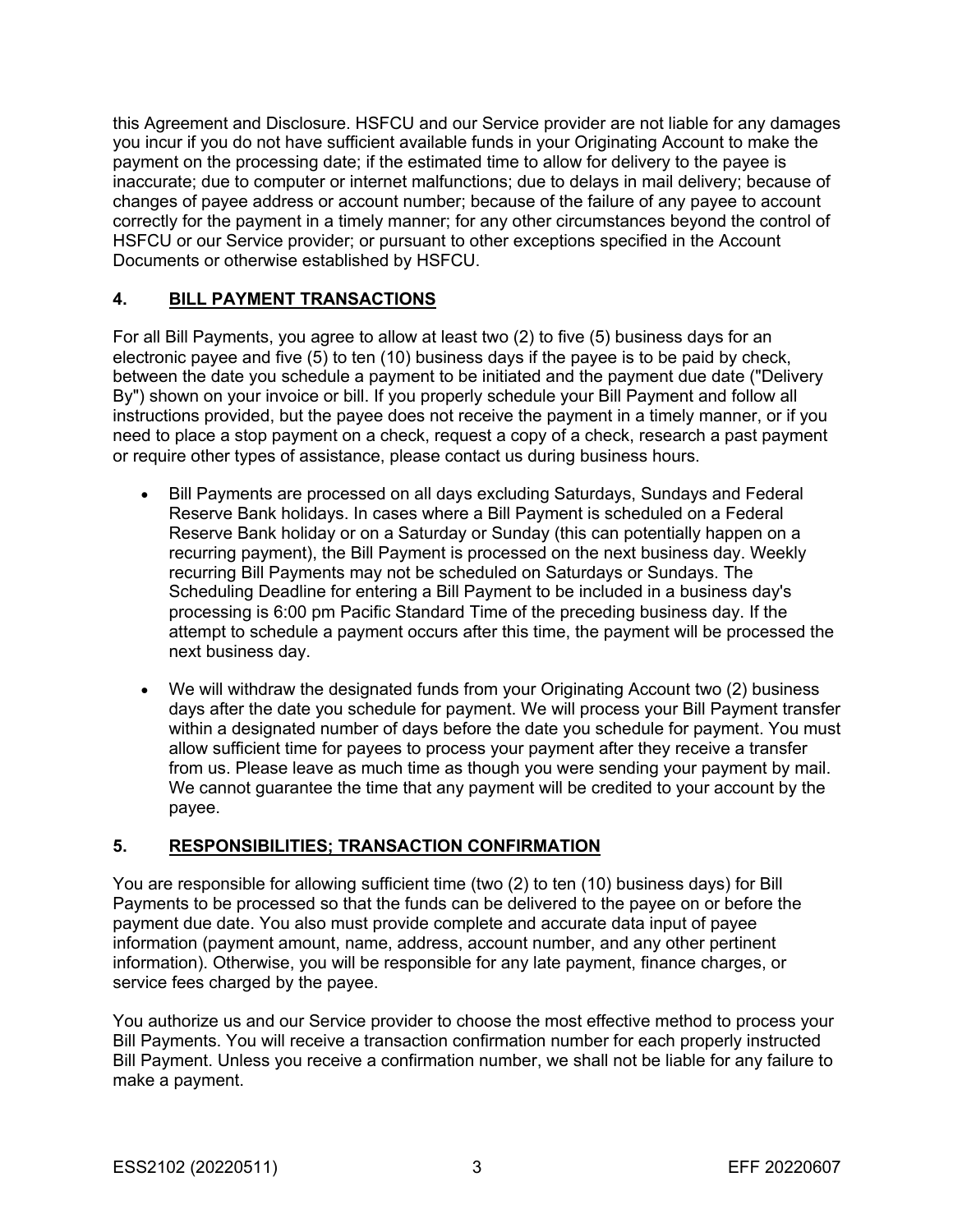*You agree to regularly review your account transaction history to confirm whether or not a transaction has been processed properly, and to contact us immediately in the event of any discrepancy. For example, review "Payment History" in Bill Payment and "Recent Transactions" in the Dashboard.*

*Please refer to the "Dispute Contact Information" document for the proper phone number and address to use to contact us.*

## **6. CANCELLATION OF BILL PAYMENT INSTRUCTION; STOP PAYMENT ON CHECK PAYMENTS**

You may cancel a Bill Payment Instruction at any time before processing of the Bill Payment begins. Stop payments cannot be placed on any electronically processed Bill Payment after processing of the transaction has started. (The Bill Payment Service will indicate if the payment is made electronically or by paper check.)

If you desire to attempt to stop an electronic Bill Payment after its processing has started, you may contact Member Service Call Center for assistance. We do not guarantee such recovery and will have no responsibility or liability for failing to cancel or stop payment if you have not contacted us in sufficient time. You agree to indemnify, defend and hold us harmless for any and all liability incurred in response to your request to cancel or stop payment after electronic processing of the transaction has started. You may be charged a stop payment fee and, if applicable, a research fee pursuant to our current Fee Schedule for each transaction that you request to be stopped, even if we are not successful in stopping payment.

Stop payment requests can be placed on check-processed payments prior to negotiation by the payee. You will be charged a stop payment fee and, if applicable, a research fee pursuant to our current Fee Schedule for each check payment that you request to be stopped. In order to request a stop payment on a check Bill Payment, please telephone us or go to your nearest HSFCU branch.

## **7. IF A BILL PAYMENT TRANSACTION IS RETURNED OR OVERDRAWS THE ORIGINATING ACCOUNT**

If your Originating Account does not have sufficient available funds, we may attempt to debit your Originating Account multiple times. After two unsuccessful attempts, we may suspend or terminate your Bill Payment Service, but we will not assess the Overdraft Item or Returned Item fee more than twice for the same item (this limit does not apply when a third party, such as a payee, makes multiple attempts to debit your account by resubmitting checks, ACH debits, or other items). If we stop payment on a Bill Payment check, we will attempt to send you an Alert in accordance with your user preferences (i.e., email, text (SMS), push notification) if you have opted in to receive such Alerts (see the section on "Alerts"). This may happen if the Bill Payment check is not negotiated by the payee within ninety days, or if your account does not have sufficient available funds, or for other reasons.

# **8. ERROR RESOLUTION**

Please refer to the consumer electronic fund transfers agreement and disclosure, including the sections on billing errors and member liability, and the dispute contact information disclosure, for more information.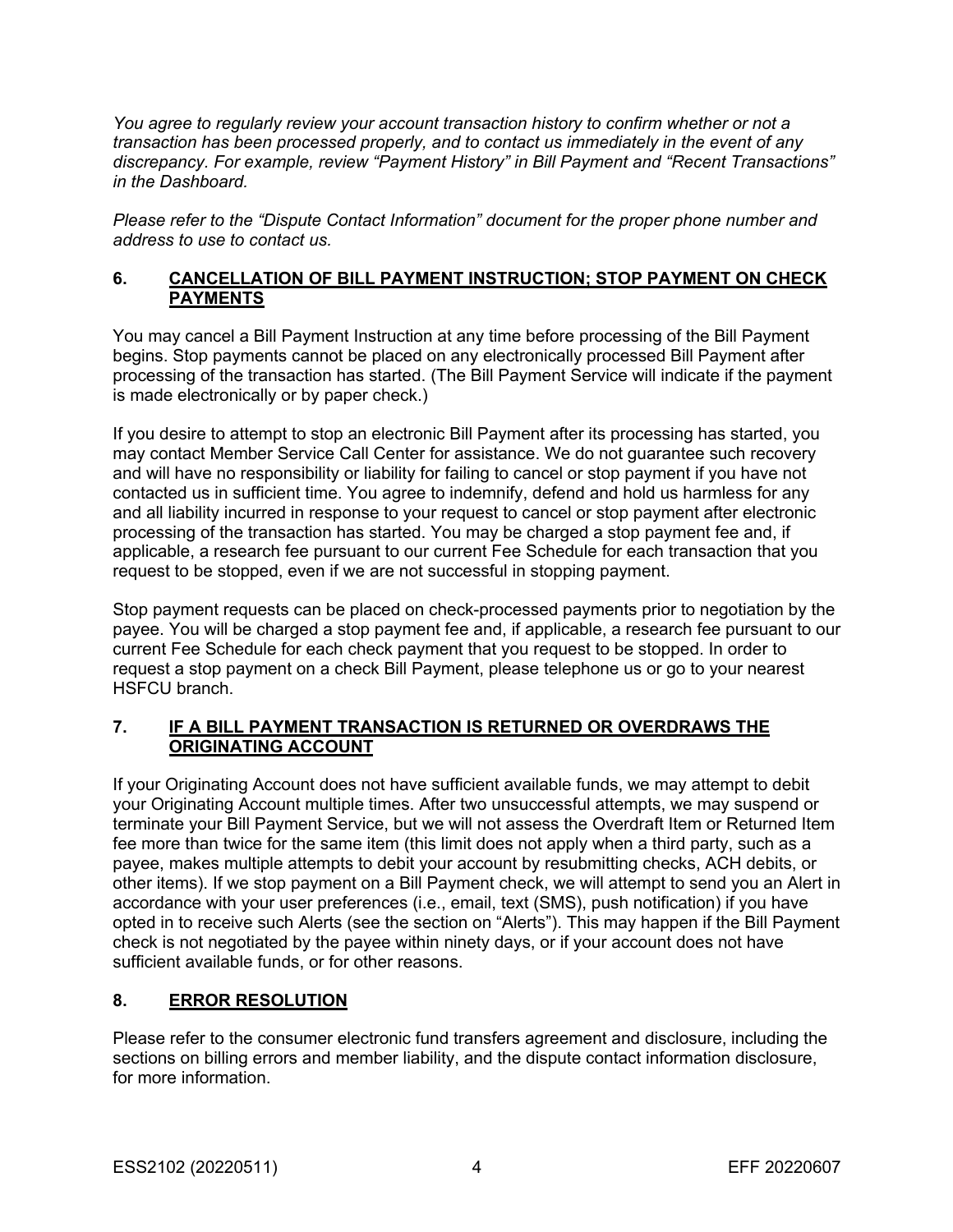## **9. SUSPENSION OR TERMINATION OF BILL PAYMENT SERVICE**

We reserve the right to suspend or terminate your Bill Payment Service in our sole discretion.

You will be responsible for all payment instructions made prior to the termination and for any other applicable charges and fees, subject to applicable law. You are responsible for cancelling all outstanding payment orders with the payee(s) before notifying us to terminate service.

If we restrict or terminate your Digital Banking Services or Bill Payment Service, scheduled or recurring payments during the period during which the Service is restricted or terminated will not be processed, even if we subsequently restore your Service. You will need to make alternative arrangements for these transactions or reschedule them. (If the Service is temporarily unavailable for servicing, transactions will be processed when the Service is restored.)

After you make full payment to HSFCU, you may contact us directly to request that we restore your Service. However, we reserve the right to determine which accounts qualify for Digital Banking Services.

PLEASE SEE THE DIGITAL BANKING SERVICE AGREEMENT AND OTHER ACCOUNT DOCUMENTS FOR ADDITIONAL IMPORTANT INFORMATION.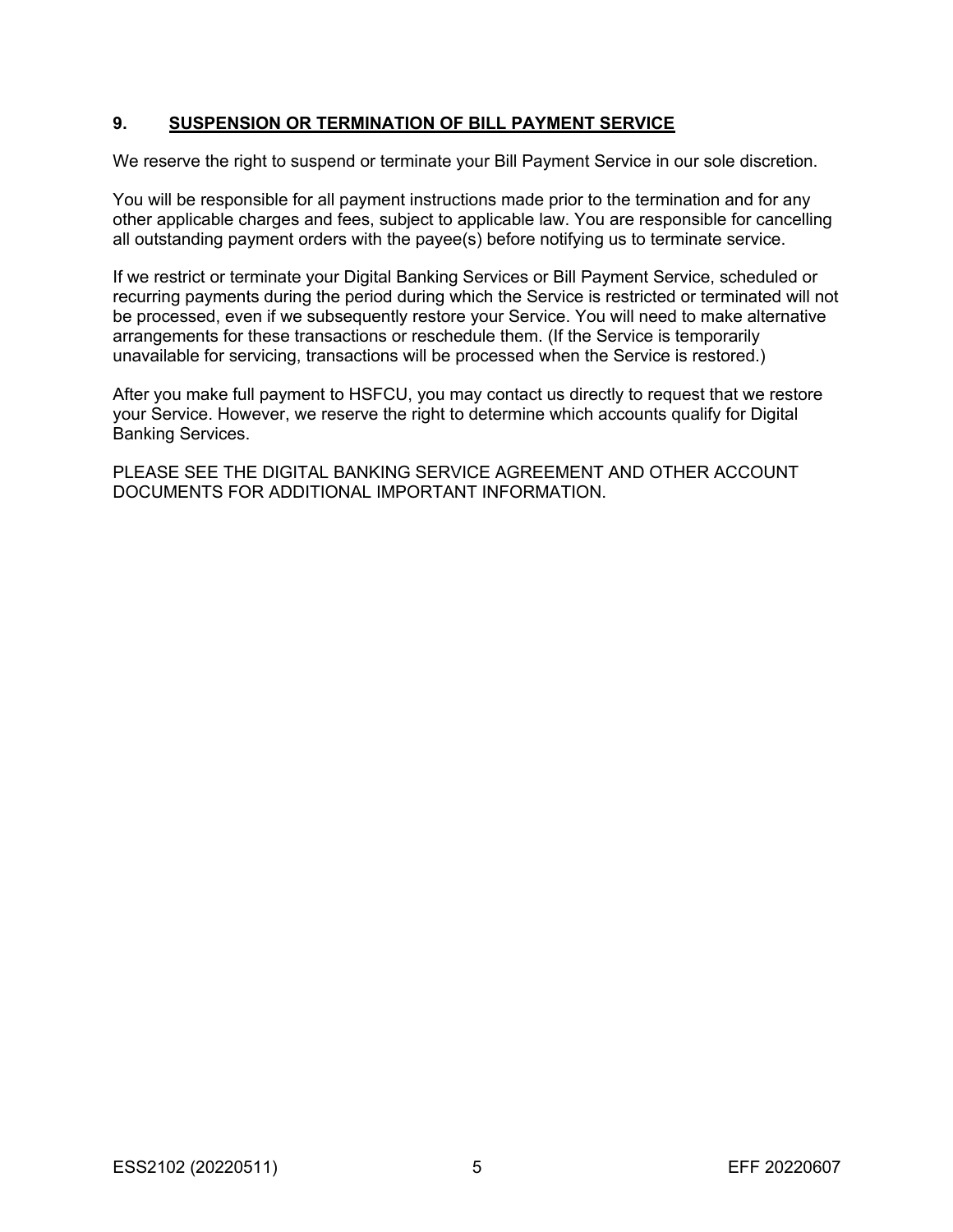

### **CONSUMER PERSONAL FINANCE ASSISTANT SERVICE AGREEMENT**

This Agreement applies to Hawaii State Federal Credit Union's ("HSFCU's") consumer Personal Finance Assistant Service (the "Service"), which is a type of Digital Banking Service. The Personal Finance Assistant Service allows you to obtain recent account balances for your accounts at other financial institutions.

This Agreement contains the terms and conditions that govern the manner in which HSFCU ("Us," "We," and "Our") provides the Service to the owner(s) of the account(s) ("You" and "Your").

## **1. GENERAL PROVISIONS**

#### **a. General**

This Agreement supplements, but does not replace, any other agreements, disclosures, terms and conditions, and other important information that we provide to you, all of which continue to be applicable to your HSFCU accounts and the Service, such as your account card, consumer membership and account agreement and overdraft disclosure addendum, arbitration agreement (if applicable), consumer fee schedule, consumer electronic fund transfers agreement and disclosure, digital banking services agreement, funds availability policy disclosure, Truth-in-Savings disclosure, consumer privacy notice, and other agreements, disclosures, terms and conditions, notices, etc. (the "Account Documents"). Additional requirements and restrictions also may be set forth in the instructions when you use the Service. The Service is not available to all members, and HSFCU may disallow the use of the Service in HSFCU's sole discretion.

Please note: The terms and instructions for the various Digital Banking Services may differ. It is important for you to become familiar with the terms and instructions for each Digital Banking Service that you use.

We recommend that you print and retain a copy of this Agreement for your records. You may obtain additional copies of this Agreement or the Account Documents by contacting HSFCU.

Your enrollment in, or use of, the Service signifies your agreement to be bound by the terms of this Agreement. If you do not agree to any of the terms, do not use the Service and contact us to deactivate the Service. Subject to applicable law, this Agreement is subject to change by HSFCU at any time in our sole discretion.

#### **b. Contact Information**

If you have any questions or for current information about your accounts, please call our Member Service Call Center on Oahu at (808) 587-2700 or US Toll-Free at (888) 586-1056 (or if you cannot access a toll-free number, call us collect at (808) 587-2700) during HSFCU hours); go to your nearest HSFCU branch; or write to us at: Hawaii State Federal Credit Union, P.O. Box 3072, Honolulu, HI 96802-3072.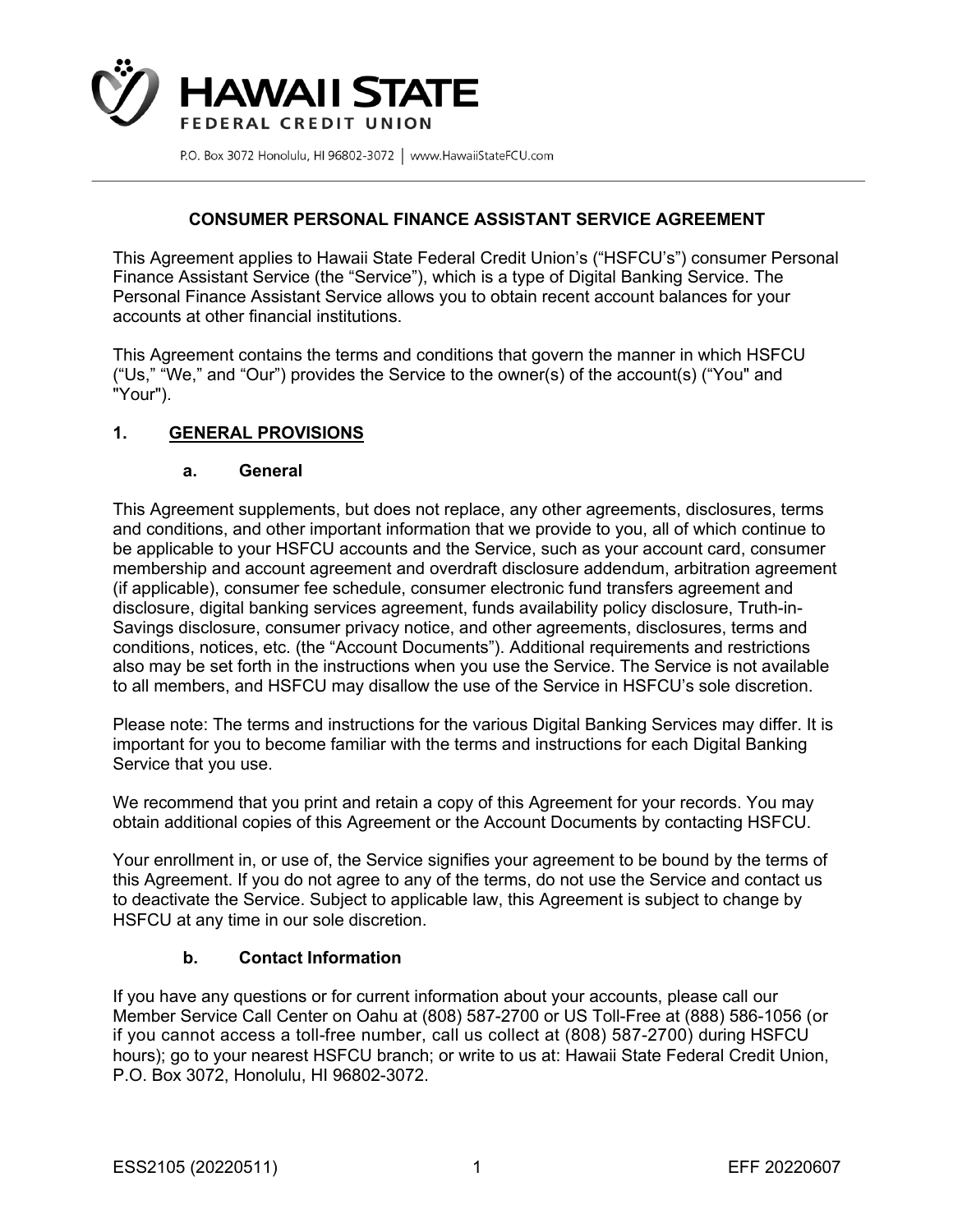# **2. DESCRIPTION OF THE PERSONAL FINANCE ASSISTANT SERVICE**

The Service allows you to obtain recent account balances and transaction history for your deposit accounts (savings and checking (share draft)) at HSFCU and at other financial institutions.

The Service provides Personal Data in a consolidated format ("Consolidated Data") to you through the platform supported by our Service provider, for those accounts and assets held by financial institutions as designated by you (the "Service"). Financial institutions will be excluded if their systems are incompatible with the Service. As part of the Service, Consolidated Data may be used to produce and deliver customized reports ("Consolidated Reports"), and to identify HSFCU products and services for your consideration ("Consolidated Enabled Services").

# **a. Your Validation**

Please independently validate Consolidated Data and periodically confirm the accuracy of the data through sources independent of the Service and HSFCU. If you determine that data is inaccurate, incomplete, or otherwise contains misinformation, please contact the relevant financial institution to resolve the issue, and inform HSFCU.

# **b. Limited Power of Attorney**

You authorize each of HSFCU and our Service provider to (i) provide authorizations on your behalf to the financial institution to the extent you do not do so directly, (ii) request Personal Data pursuant to those authorizations, and (iii) utilize the Personal Data received from the financial institution to provide the Service to you.

You hereby grant HSFCU and our Service provider a limited power of attorney and appoint HSFCU and our Service provider as your true and lawful attorneys-in-fact, each with authority to act independently or jointly, with full power of substitution and re-substitution, for you and in your name, to request and use Personal Data pursuant to the Service. YOU AGREE THAT WHEN HSFCU OR OUR SERVICE PROVIDER IS INTERACTING WITH FINANCIAL INSTITUTIONS, HSFCU OR OUR SERVICE PROVIDER, AS APPLICABLE, IS ACTING AS YOUR AGENT AND NOT THE AGENT OF OR ON BEHALF OF THE FINANCIAL INSTITUTION. You hereby agree that each financial institution shall be entitled to rely on the foregoing authorizations, agency appointment, and limited power-of-attorney granted by you to HSFCU and our Service provider for all purposes hereunder.

You understand that the other financial institutions are not involved in providing the Service and do not endorse or sponsor the Service, nor does the HSFCU endorse or recommend the services of any other financial institution.

# **c. Disclaimer of Warranties (Additional)**

You expressly understand and acknowledge the following warranty disclaimers regarding the Service: (i) the Service and all information, content, products, and services (including those of our Service provider) provided in connection therewith is at your sole risk; (ii) Consolidated Data is transmitted from the financial institution and may not be accurate if that transmission was not successfully completed or the information from the financial institution is otherwise inaccurate or not current; (iii) the Service is provided "as is" and "as available" for informational purposes only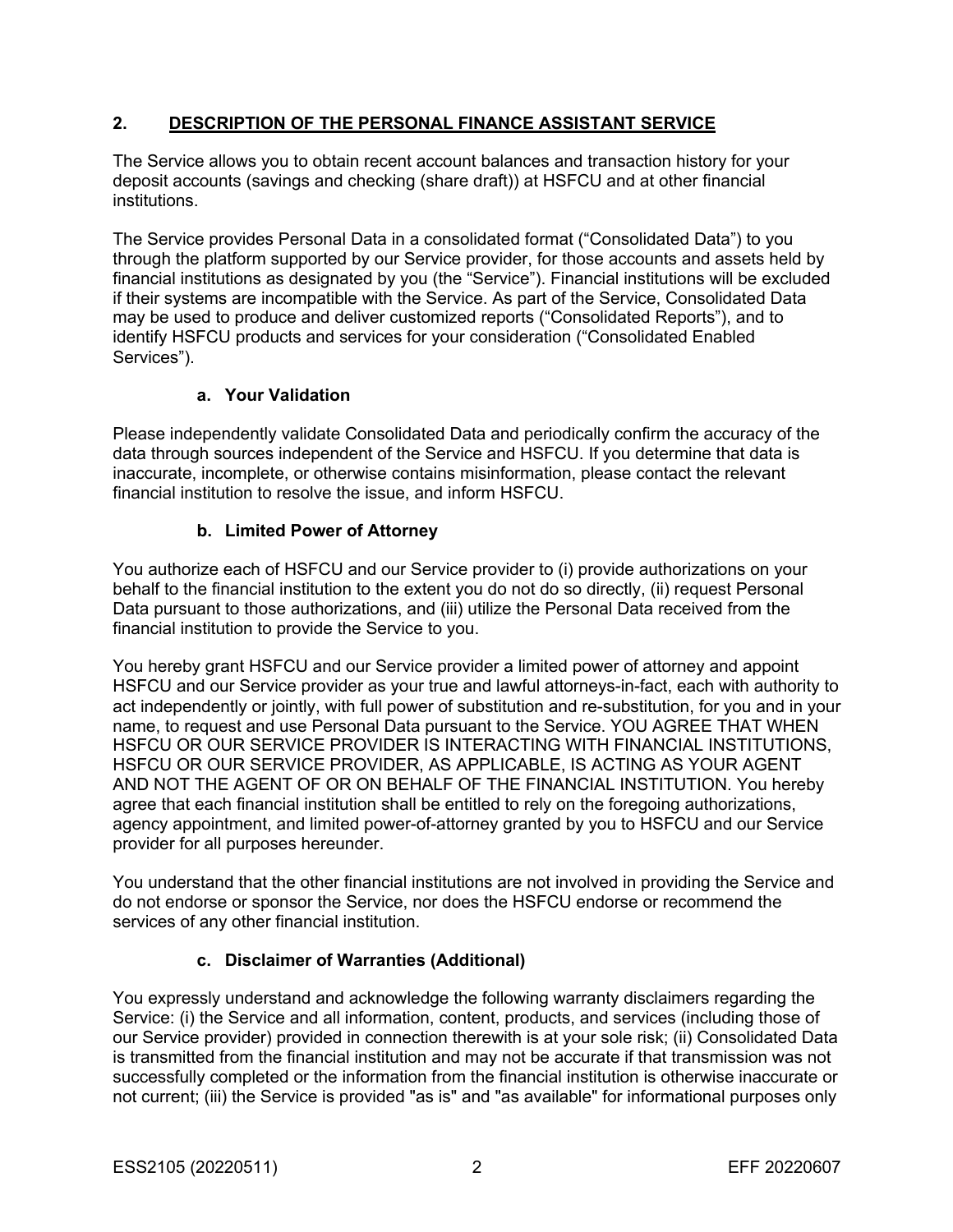as a convenience to you, and is not intended for trading or transactional purposes or to replace official records and statements regarding your assets and accounts; (iv) you are responsible for making all decisions; (v) neither HSFCU nor our Service provider is acting as your administrative or investment fiduciary, or giving legal, tax, or financial advice, in providing the Service; (vi) HSFCU will rely on the information you provide regarding the accounts, without further verification or validation; (vii) HSFCU makes no warranty that the Service will (A) collect Personal Data and generate Consolidated Reports that are accurate, complete, or reliable, (B) be able to request and aggregate your accounts and assets held at all of your financial institutions; (viii) HSFCU assumes no responsibility for the timeliness, deletion, mis-delivery, delivery failure, or failure to store any Personal Data or communications with you with respect to the Service, nor does HSFCU assume responsibility for any information communicated by you to HSFCU; (ix) HSFCU may not correct any errors in the Service, Consolidated Reports, or Consolidated Enabled Services; (x) no advice or information, whether oral or written, obtained by you from HSFCU or related to the Service will create any warranty not expressly stated in this Agreement; (xi) HSFCU makes no warranty as to the reliability, timeliness, quality, suitability, availability, accuracy, comprehensiveness, completeness, correctness, copyright clearance, legality, or decency of any Service content; and (xii) any information or content provided to you in connection with the Service is provided at your own discretion and risk. In addition, no information, whether oral or written, obtained by you from the Service will create any warranty not expressly stated in this Agreement. The foregoing warranty disclaimers will apply to you notwithstanding anything to the contrary in this Agreement but subject to applicable law that does not allow the exclusion of certain warranties. This section survives any termination of this Agreement.

PLEASE SEE THE DIGITAL BANKING SERVICE AGREEMENT AND OTHER ACCOUNT DOCUMENTS FOR ADDITIONAL IMPORTANT INFORMATION.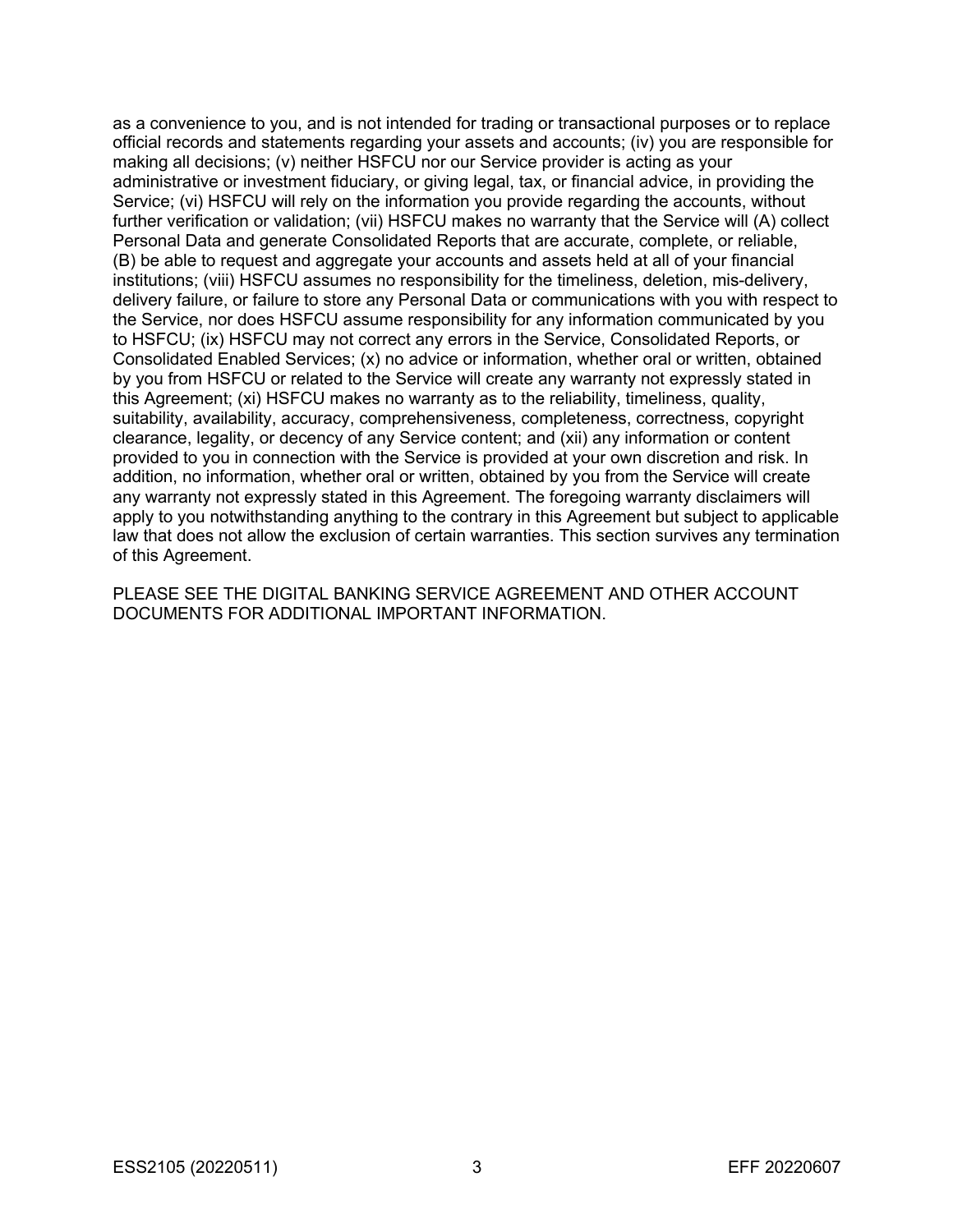

# **ELECTRONIC STATEMENT AGREEMENT**

## **1. Consent to Electronic Delivery of Periodic Statements, Disclosures and Notices**

Your consent to Hawaii State Federal Credit Union's (HSFCU's) Electronic Statement Services ("eStatement Services"), covers periodic statements, disclosures and notices provided to you in connection with your specified share accounts with HSFCU. These are collectively referred to in this document as "Member Notices." While you have elected our eStatement Services, you agree that HSFCU need NOT provide you with Member Notices by postal mail for the specified accounts. Instead, each month you will receive an automated email notification informing you that your Member Notice is ready for viewing, as well as information on how to access it for Digital Banking. Member Notices sent to you through HSFCU's eStatement Service may only be available online for 18 months; therefore, you should print out (Online Banking only) or otherwise retain account statements and other disclosures regularly.

Member Notices include, but are not limited to, the following categories of records: periodic statements; annual privacy policy; annual error resolution notice; annual statement of billing rights; initial, amended and change-in-terms account disclosures; and any other notices that we may be required to provide you. Credit Card statements, loan bills and related notices are excluded from eStatement Service.

## **2. eStatement Enrollment Procedures**

Enrollment applies to all of the specified HSFCU account(s). By enrolling in our eStatement Service, you agree that if we send you a Member Notice through the eStatement Service, we do not have to send you the same notice by postal service for other accounts that you have with us even if those accounts are not enrolled in eStatement.

To enroll your account(s) for eStatement access via Online Banking, log into the HSFCU Online Banking website at www.hawaiistatefcu.com, select "eStatements," slide the "Paper & Online Statements" button to read and print this Electronic Statement Disclosure, select "Electronic," then "I Agree" to receive electronic delivery of Member Notices.

To enroll your account(s) for eStatement access via Mobile Banking, log into the HSFCU Mobile App, select "eStatements," slide the "Paper & Online Statements" button to read and print this Electronic Statement Disclosure, select "Electronic," then "I Agree" to receive electronic delivery of Member Notices.

By enrolling your account(s) for eStatement via Online Banking or Mobile Banking, you will receive an email notification confirming that you are now enrolled in eStatements and will no longer receive paper statements. Enrolling your accounts for eStatement access via Online Banking or Mobile Banking will allow you access to Member Notices via both Online Banking and the Mobile App.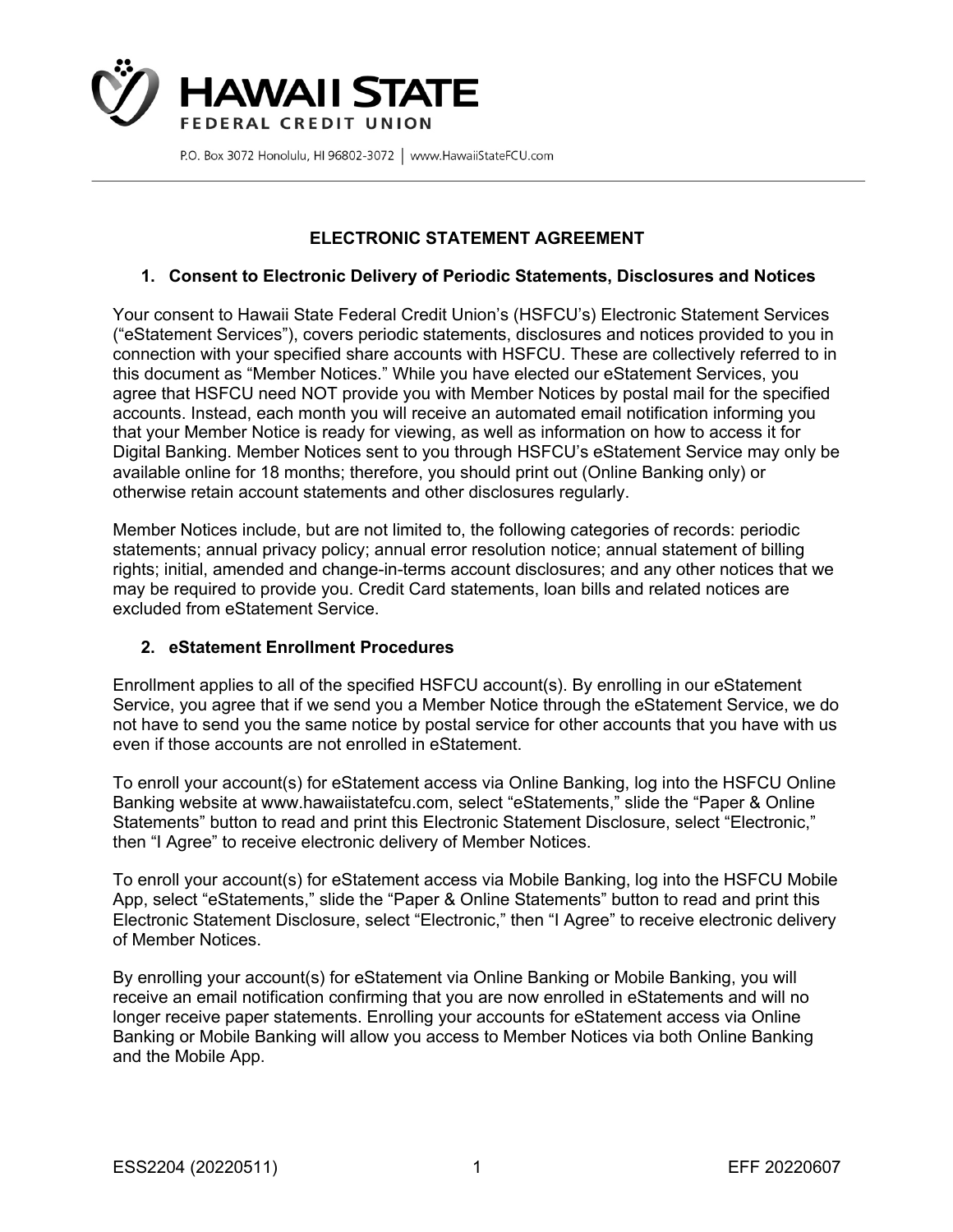You will receive an email shortly after the end of each statement period letting you know that your Member Notices is/are ready for viewing. The notice will include a link to the HSFCU home page and Mobile App. You must log into Online Banking or the Mobile App to view your Member Notices. For Online Banking, go to www.hawaii statefcu.com, enter your Username ID and Password to log in. Select "eStatements" to receive electronic delivery of Member Notices.

Your available statements will be listed in the View Statement section. Click on a statement date to view. You may view important notices and disclosures when you are logged into Online Banking or the Mobile App. Any other notices that we normally send with the paper statement will appear as soon as you click "eStatements."

# **3. Joint Accounts**

If your HSFCU account is held jointly with another person(s), the primary account holder may consent to receive electronic delivery of Member Notices and that person's consent shall apply to both (all) of you.

# **4. Withdrawal of Consent; Paper Format**

Your consent to receive electronic delivery of Member Notices remains in effect until revoked by an accountholder. You have the right to terminate consent and receive Member Notices by postal mail at any time. If you wish to cancel the eStatement Service and resume receipt of Member Notices through postal mail, please notify us by either of the following:

- Logging into the HSFCU Online Banking website at www.hawaiistatefcu.com, select "eStatements," and slide the "Paper & Online Statements" button to greyed selection.
- Logging into the Mobile App, select "eStatements," and slide the "Paper & Online Statements" button to greyed selection.

By cancelling the eStatement service via Online Banking or the Mobile App, you will receive an email notification confirming that you have discontinued the eStatements Service and will be receiving paper statements.

In certain cases, if your eStatement Service is terminated, you may be disqualified from receiving certain benefits, and we may charge you a fee to receive paper periodic statements.

To request a paper copy of a Member Notice that was sent to you through the eStatement Service, contact us as provided in the section below entitled "Communication with HSFCU." A fee may be charged in accordance with our current fee schedule.

HSFCU from time to time may mail you Member Notices in paper format in its discretion instead of, or in addition to, providing electronic delivery of certain Member Notices.

# **5. Change of Email Address**

You must provide HSFCU with an email address in order to use eStatement Services. It is your responsibility to keep HSFCU informed of any change in your email address. You may update your email address by logging into the HSFCU website at www.hawaiistatefcu.com; click the Person icon, select "Profile," change your Primary email, and select "Save Changes." Alternatively, you can use our Mobile App; click "Menu," select "Settings," select "Profile,"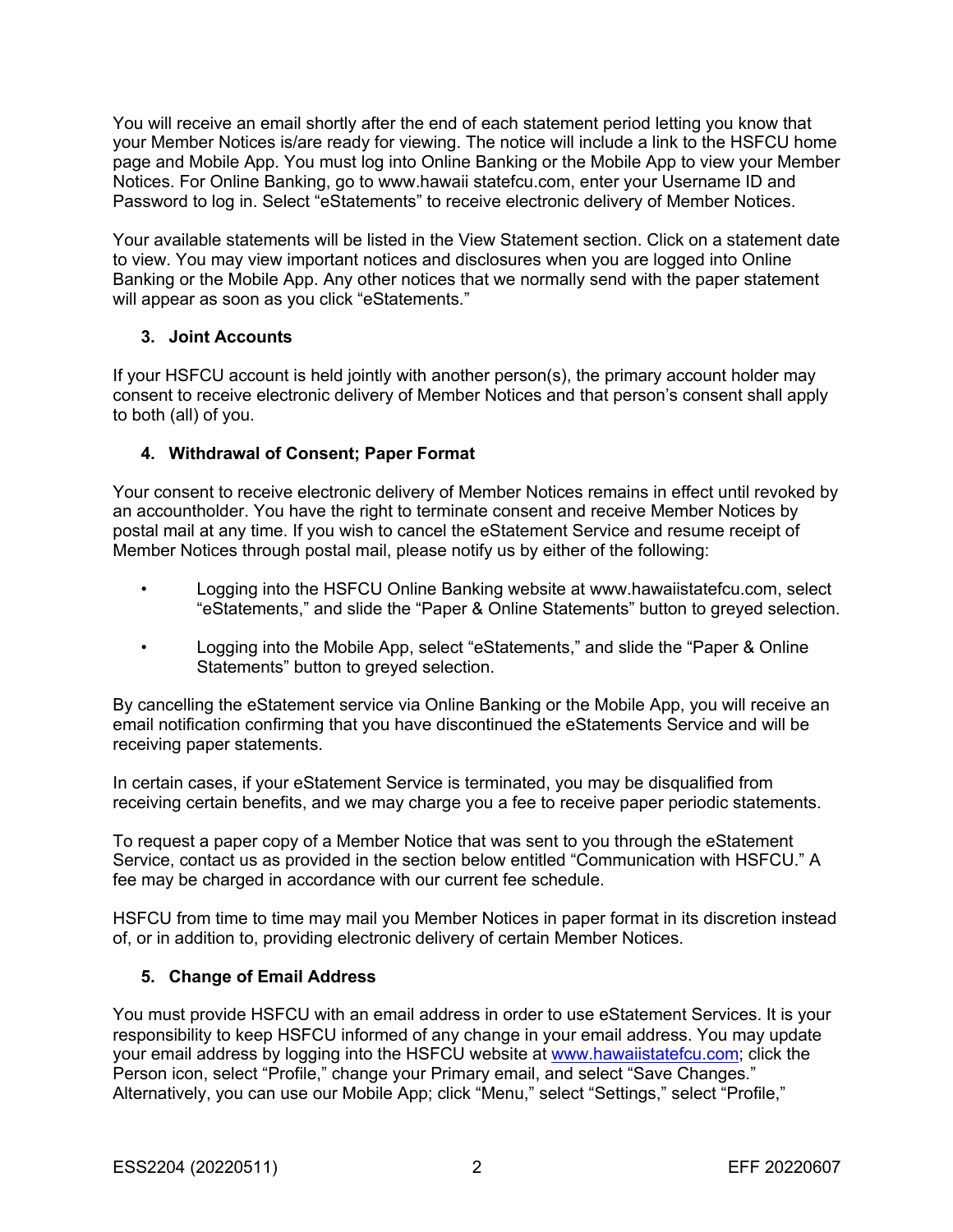change y our Primary email, and select "Save Changes." If HSFCU sends you an email notification and it is returned as undeliverable, we will attempt to contact you by posting an "alert message" via Online Banking and Mobile App. You agree that if we receive notice that our email notice to you is undeliverable and we do not obtain an updated email address from you, we may terminate your participation in the HSFCU's eStatement Service and mail subsequent statements, disclosures and notices to your last known mailing address on record. Disqualification from certain benefits and imposition of fees may result. See "Withdrawal of Consent; Paper Format" above.

## **6. In Case of Errors or Questions**

You must promptly access and review your Member Notices and notify us IMMEDIATELY of any error, unauthorized transactions, or any other irregularity.

You are responsible for reviewing the material that we send to you for any errors, unauthorized transactions, or any other irregularities. Any applicable time periods, noted in your account agreement and disclosures, within which you must notify us of any errors on your account statement(s) shall begin on the Member Notice email notification date regardless of when you access or review your Member Notice.

Please refer to the consumer electronic fund transfers agreement and disclosure, including the sections on billing errors and member liability, and the dispute contact information disclosure, for more information.

## **7. Communication with HSFCU**

If you have questions or comments, you may send them to us and receive answers through your Internet email system. Please remember that email sent by you will not be read by us immediately. We will not take action based on your email until a HSFCU employee actually reviews your message and has a reasonable opportunity to act. We may require you to confirm the authenticity of any email request for notification before acting upon it. DO NOT INCLUDE ANY ACCOUNT NUMBERS OR OTHER CONFIDENTIAL INFORMATION IN YOUR E-MAIL.

Please call our Member Service Call Center on Oahu at (808) 587-2700 or US Toll-Free at (888) 586-1056 (or if you cannot access a toll-free number, call us collect at (808) 587-2700) during HSFCU hours; go to your nearest HSFCU branch; or write to us at: Hawaii State Federal Credit Union, P.O. Box 3072, Honolulu, HI 96802-3072.

## **8. eStatement Service Access**

Access to the eStatement Service may be unavailable at times due to scheduled maintenance, unscheduled maintenance, system outage, security or other reasons. In addition, events may occur that may cause the system to become unavailable. HSFCU will make every reasonable effort to ensure optimum availability of this system. However, HSFCU is not liable for the unavailability of the system or any damage that may result from system unavailability. HSFCU disclaims any and all liability that relates to the improper use of this system. We are not responsible for any damage that may occur to your personal computer or mobile device from the use of this service or the data transmitted through the account access link.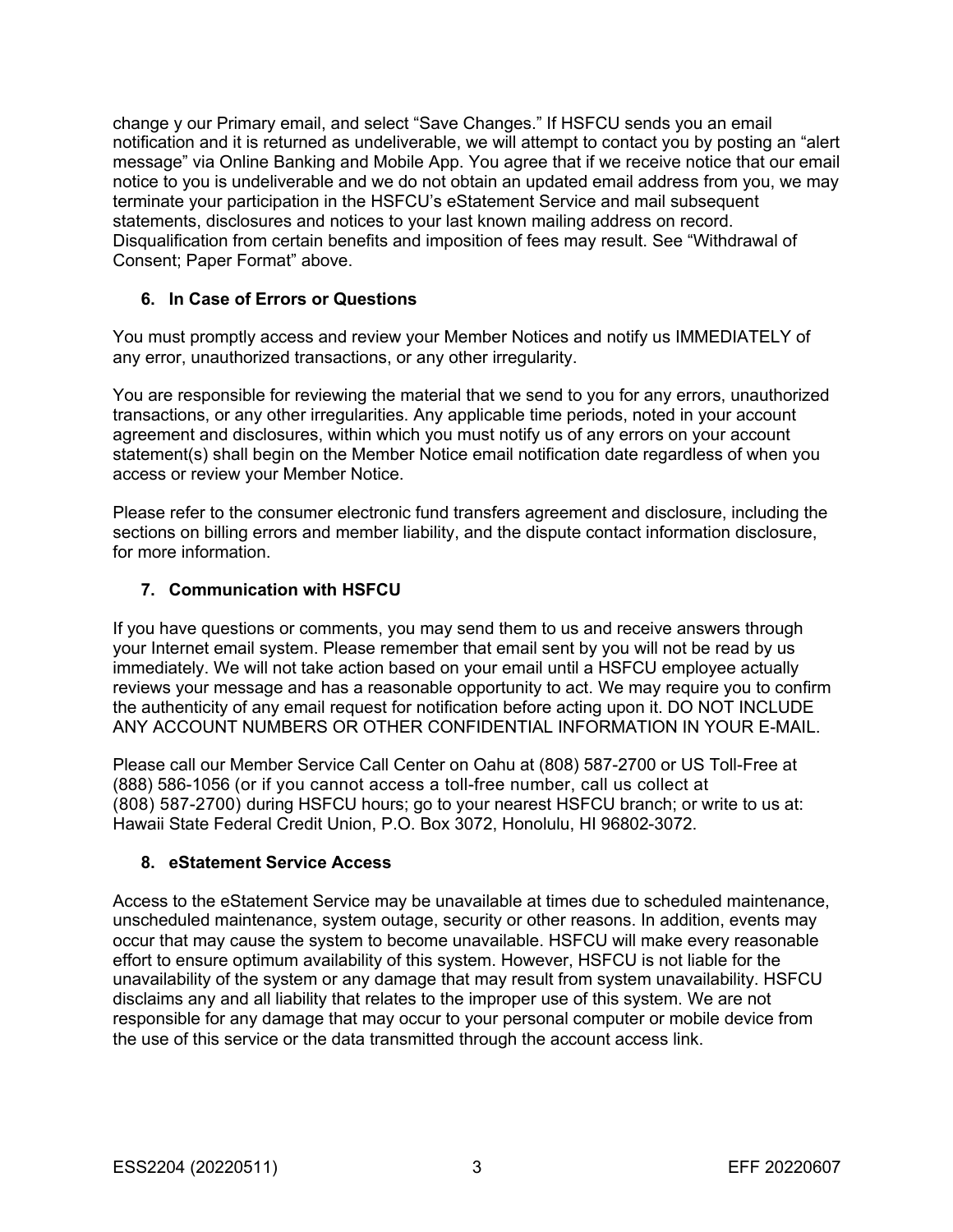## **9. Change in Terms**

Except as prohibited by applicable law, we may change the terms of this Agreement at any time. We will notify you of any change in terms, rates, or fees as required by law, by email or by postal mail. We reserve the right to waive any term in this Agreement. Any such waiver shall not affect our right to future enforcement. If there is more than one party to the account, notice to any accountholder will be effective for all.

## **10. Severability**

If any provision of this Agreement is determined to be void or invalid, such provision shall be deemed revised and enforced to the maximum extent permitted by law, and the remainder of this Agreement shall remain in full force and effect.

## **11. Acceptance of Electronic Disclosures and Notices**

Enrollment of eStatement Service constitutes your written signature and consent to be bound by the terms of this Electronic Statement Disclosure Agreement and to receive Member Notices electronically. You also agree that you have access to the necessary equipment for accessing and viewing eStatements and you agree to notify us if you change your email address and if you no longer want to receive statements electronically.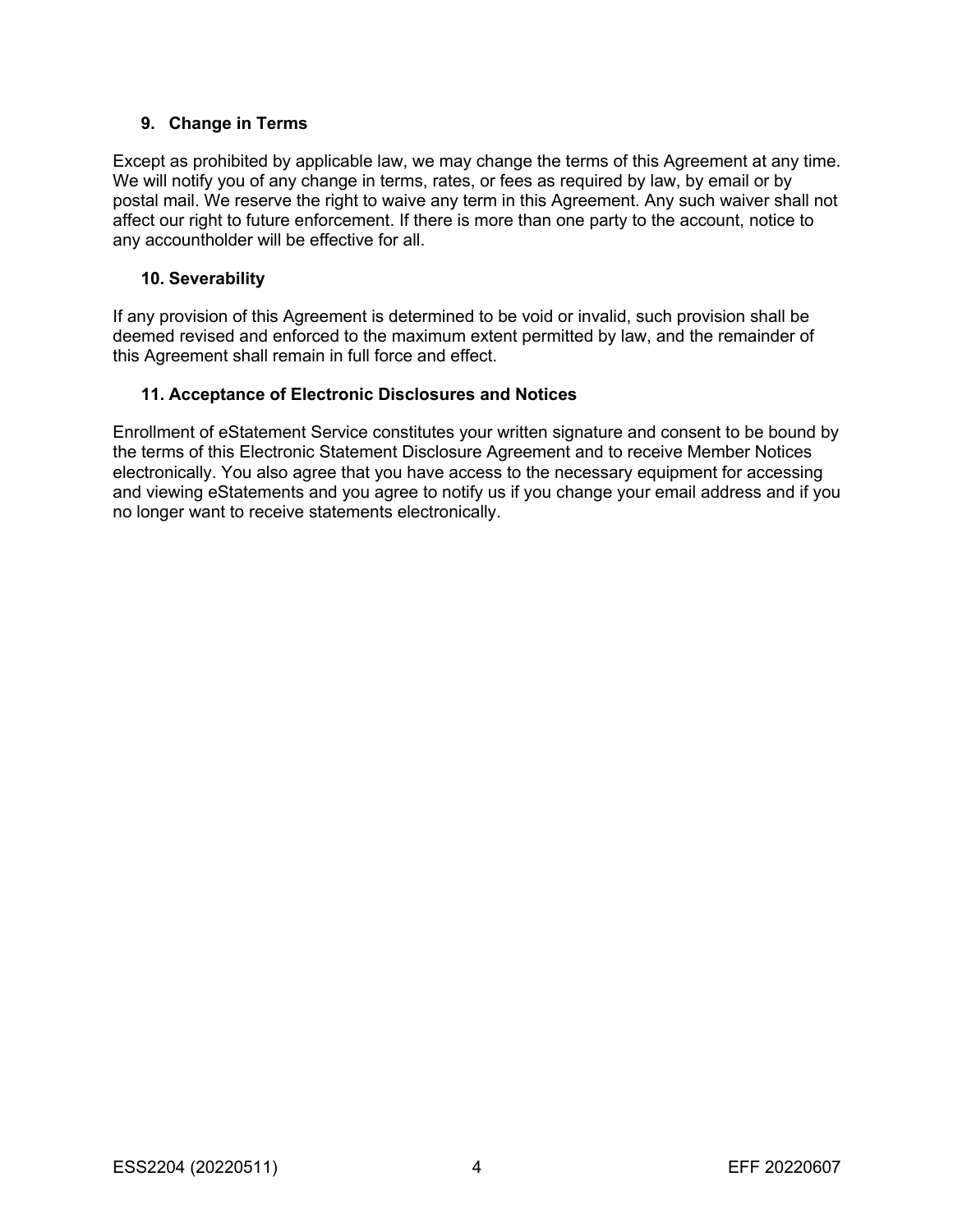

## **DISPUTE CONTACT INFORMATION**

Please contact us at the appropriate phone number indicated below, depending on which of the three categories of Disputes (including errors, disputes and unauthorized transactions) is applicable:

Call us:

- Please call us at US Toll-Free at (866) 820-6821 (or if you cannot access a toll-free number, call us collect at (727) 299-2449) to report possible Disputes regarding your credit card.
- Please call us at US Toll-Free (866) 279-1399 (or if you cannot access a toll-free number, call us collect at (513) 900-3014) to report possible Disputes regarding the following transactions:
	- o Debit card transactions (including transactions with merchants), *other than ATM transactions*;
	- o Electronic fund transfers (including transactions made with merchants) using your debit card, *other than transactions made with your credit card or as specifically listed in the category below.*
- Please call our Member Service Call Center on Oahu at (808) 587-2700 or US Toll-Free at (888) 586-1056 (or if you cannot access a toll-free number, call us collect at (808) 587-2700) during HSFCU hours, or go to a HSFCU branch, to report all other possible Disputes, such as those regarding:
	- o ATM transactions;
	- o ACH transactions;
	- o HSFCU Online Fund Transfers;
	- o HSFCU Bill Pay.

We may be able to provide you with additional information regarding a possible Dispute through our Member Service Call Center or at a HSFCU branch; however, *you must report a possible Dispute using the phone number that corresponds to the appropriate category indicated above (or mail us written notice), even if you also speak to someone at a HSFCU branch or at our Member Service Call Center about the possible Dispute (except for transactions listed in the last category, where we expressly state that you may go to a HSFCU branch or call our Member Service Call Center to report a possible Dispute for that category of transactions).*

Or write to us:

For Credit Cards: Customer Service P.O. Box 31112, Tampa, FL 33631--3112

For all other Disputes: Hawaii State Federal Credit Union, Attn: Dispute Resolution P.O. Box 3072, Honolulu, HI 96802--3072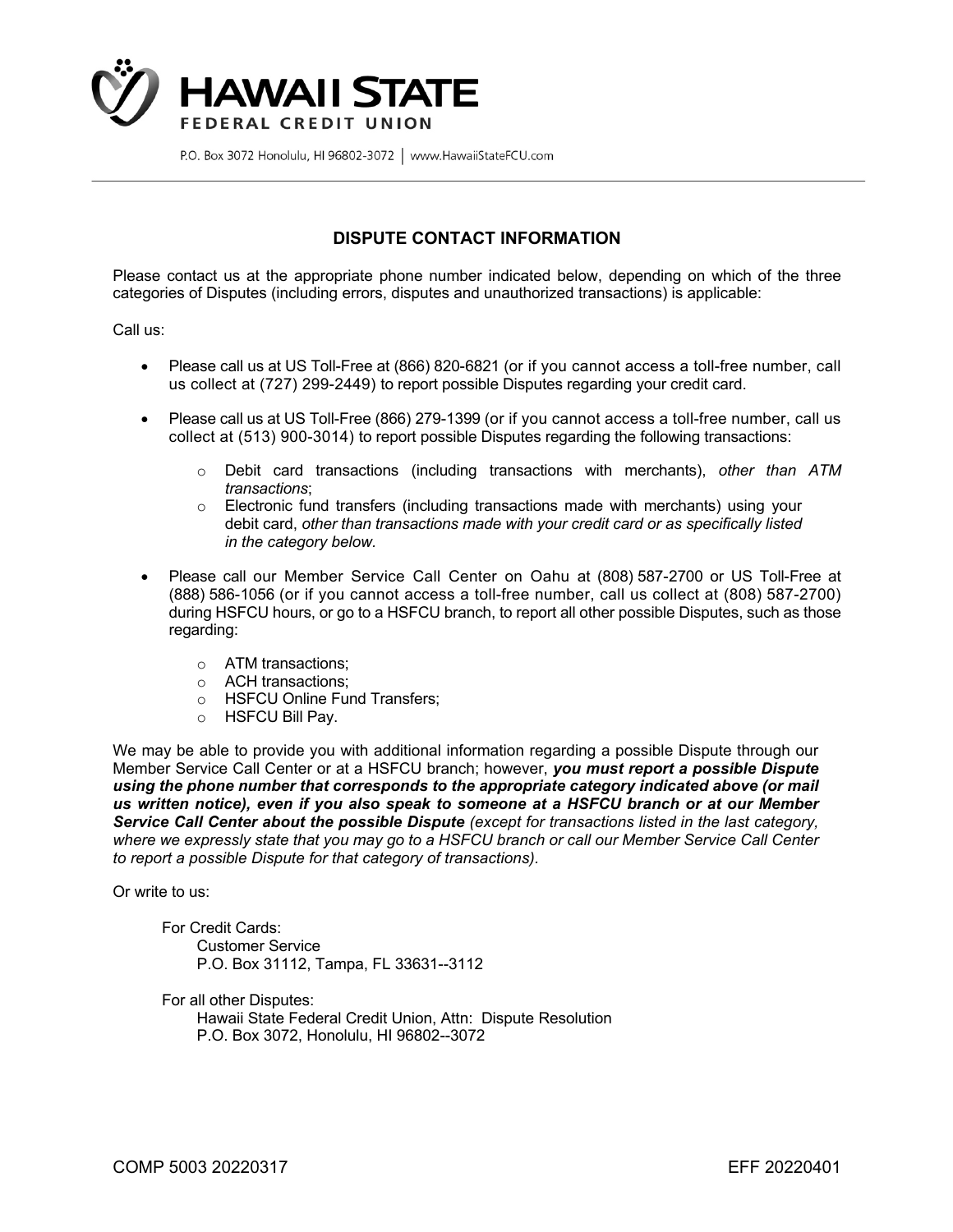

### **CHANGE IN TERMS NOTICE**

(Overdraft Disclosure Addendum - Digital Services)

Effective June 7, 2022

The Overdraft Disclosure Addendum (Exhibit to the Consumer Membership and Account Agreement and Business Membership and Account Agreement) is revised as follows, effective June 7, 2022.

The following subsections are added to the "Debit" category of Section 3, "Posting Transactions to Your Account":

- Move Money Transfers Within HSFCU. When you use our Move Money Service to make transfers between Credit Union accounts, transfers are processed individually and deducted from your account immediately. (We process transfers that are scheduled for a future date individually on the scheduled date; the transfer will not be reflected in your current balance or your available balance until the scheduled date.) (Credits are processed simultaneously with the debits.)
- Move Money External Transfers. When you use our Move Money Service to make transfers from Credit Union accounts to external accounts at other financial institutions, we process the transfers on our business days in batches in the afternoon. It may take two business days or longer for the other financial institution to receive and process the transfers. (We process transfers that are scheduled for a future date in batches in the afternoon of the scheduled date (or in the afternoon of our next business day if the scheduled date is not a business day); the transfer will not be reflected in your HSFCU current balance or your HSFCU available balance until the scheduled date. (Credits that we receive from an external account at another financial institution are received in batches and processed as ACH credits.)
- Person-to-Persons (P2P) Transfers. When you use our Person-to-Person (P2P) Service to make transfers from your Credit Union accounts, transfers are processed individually and deducted from your account immediately
- Bill Payments. When you use our Bill Payment Service, payments may not be reflected in your current balance or your available balance until two (2) business days after the scheduled payment date.

The following subsections are deleted from the "Debit" category of Section 3, "Posting Transactions to Your Account":

- Online Banking Transfers
- Mobile Banking Transfers